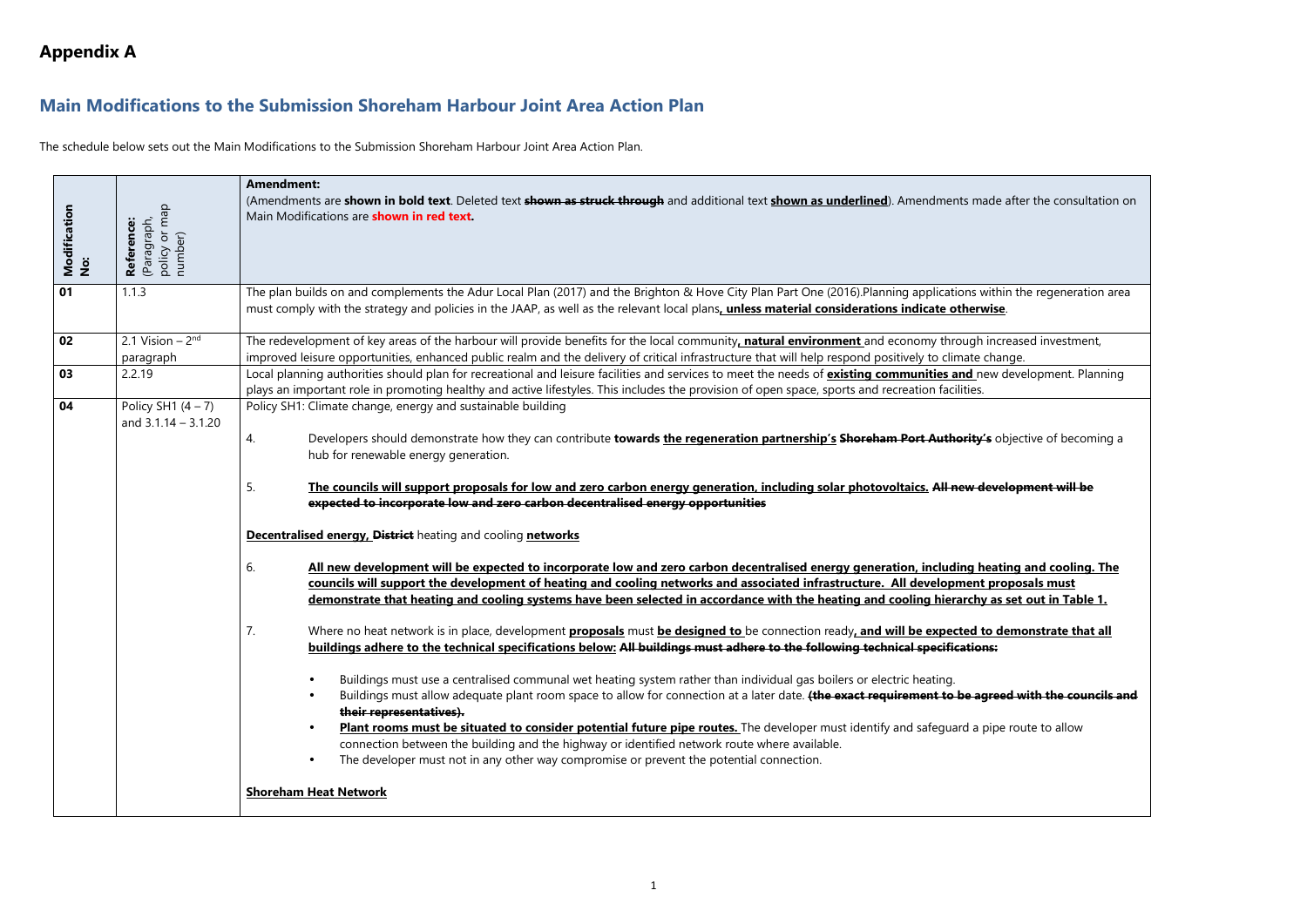| Modification<br>No: | policy or map<br>number)<br>(Paragraph,<br>Reference: | <b>Amendment:</b>                                                            | (Amendments are shown in bold text. Deleted text shown as struck through and additional text shown as underlined). Amendments ma<br>Main Modifications are shown in red text.                                                                                                                                                                                                                                                                                                                                                                                                                                                                                                                                                                                                                                      |  |
|---------------------|-------------------------------------------------------|------------------------------------------------------------------------------|--------------------------------------------------------------------------------------------------------------------------------------------------------------------------------------------------------------------------------------------------------------------------------------------------------------------------------------------------------------------------------------------------------------------------------------------------------------------------------------------------------------------------------------------------------------------------------------------------------------------------------------------------------------------------------------------------------------------------------------------------------------------------------------------------------------------|--|
|                     |                                                       | 87.                                                                          | Development <u>wi<mark>thin the proposed Shoreham Heat Network area<sup>1</sup> i<del>n areas identified in the Shoreham Harbour Heat Net</del></mark></u><br>subsequent update, will be required expected to connect to district heating networks where they exist, or incorporate the ned<br>connection to future networks.                                                                                                                                                                                                                                                                                                                                                                                                                                                                                      |  |
|                     |                                                       |                                                                              | Subsequent policy clauses are renumbered to reflect additional clause.                                                                                                                                                                                                                                                                                                                                                                                                                                                                                                                                                                                                                                                                                                                                             |  |
|                     |                                                       |                                                                              | Consequent modification to supporting text to reflect modification to policy:                                                                                                                                                                                                                                                                                                                                                                                                                                                                                                                                                                                                                                                                                                                                      |  |
|                     |                                                       |                                                                              | <b>Heating and cooling networks Potential for district heat network</b>                                                                                                                                                                                                                                                                                                                                                                                                                                                                                                                                                                                                                                                                                                                                            |  |
|                     |                                                       | 3.1.14<br>3.1.1544                                                           | Heating and hot water for buildings account for 40% of UK energy use and 20% of greenhouse gas emissions. The Clima<br>estimates that district heating can meet 20% of domestic heating and hot water needs by 2030. The Climate Change Act<br>80% emissions by 2050. The Clean Growth Strategy (2017) includes policies to roll out low carbon heating, and phase or<br>carbon fossil fuel heating.<br>In accordance with Policies As set out in Policy DA8 and CP8 of the Brighton & Hove City Plan Part One, and Policies 8 and<br>the city councils are is proactively encouraging opportunities that arise to incorporate waste heat or other heat sources into the<br>The Brighton & Hove Energy Study (2013) identified the potential for district heating networks in and around Shoreham Harbou<br>areas. |  |
|                     |                                                       | 3.1.1615                                                                     | All new development that takes place within the long-list of priority areas will be encouraged to consider will be expecte<br>zero carbon decentralised energy <b>generation possibilities</b> and will be required to either connect where a suitable <b>heating/cod</b><br>would be at the time of construction), or design systems to be compatible with a future connection to a network. All developm<br>demonstrate that the heating and cooling systems have been selected in accordance with the heating and cooling hiera                                                                                                                                                                                                                                                                                 |  |
|                     |                                                       |                                                                              | Table 1: Heating and cooling hierarchy                                                                                                                                                                                                                                                                                                                                                                                                                                                                                                                                                                                                                                                                                                                                                                             |  |
|                     |                                                       | <b>System</b><br>1.<br>2.<br>3.<br>4.<br><b>Technology</b><br>1.<br>2.<br>3. | <b>Connection to existing heating/cooling network</b><br>Site-wide heating/cooling network<br><b>Building-wide heating/cooling network</b><br><b>Individual heating/cooling systems</b><br>Renewable/waste energy sources (such as biomass, heat pumps, solar thermal)<br>Low carbon technologies (such as gas-CHP)<br>Conventional systems (such as gas or direct electric)                                                                                                                                                                                                                                                                                                                                                                                                                                       |  |
|                     |                                                       | 3.1.17                                                                       | In order to safequard future connection to heating/cooling networks, individual heating/cooling systems will not norm<br>can be demonstrated that it is not feasible and/or viable to provide a centralised communal wet heating system.                                                                                                                                                                                                                                                                                                                                                                                                                                                                                                                                                                           |  |

<sup>&</sup>lt;sup>1</sup> As identified in the Shoreham Harbour District Energy Feasibility Study (2018) or subsequent update.

 $\overline{\phantom{a}}$ 

**in areas identified in the Shoreham Harbour Heat Network Study (2016), or** 

cessary infrastructure for

<u>ate Change Committee</u> **estimates that district heating can meet 20% of domestic heating and hot water needs by 2030. The Climate Change Act 2008 obliges the UK to cut**  <u>but the installation of high </u>

<u>**I** 19 of the Adur Local Plan, </u> **ie** heat networks for the area. ur within a long list of priority

**<u>ed to incorporate</u> low and <u>oling</u>** network is in place (or **nent proposals must demonstrate in Table 1:** archy as set in Table 1:

**3.1.17 In order to safeguard future connection to heating/cooling networks, individual heating/cooling systems will not normally be permitted, unless it**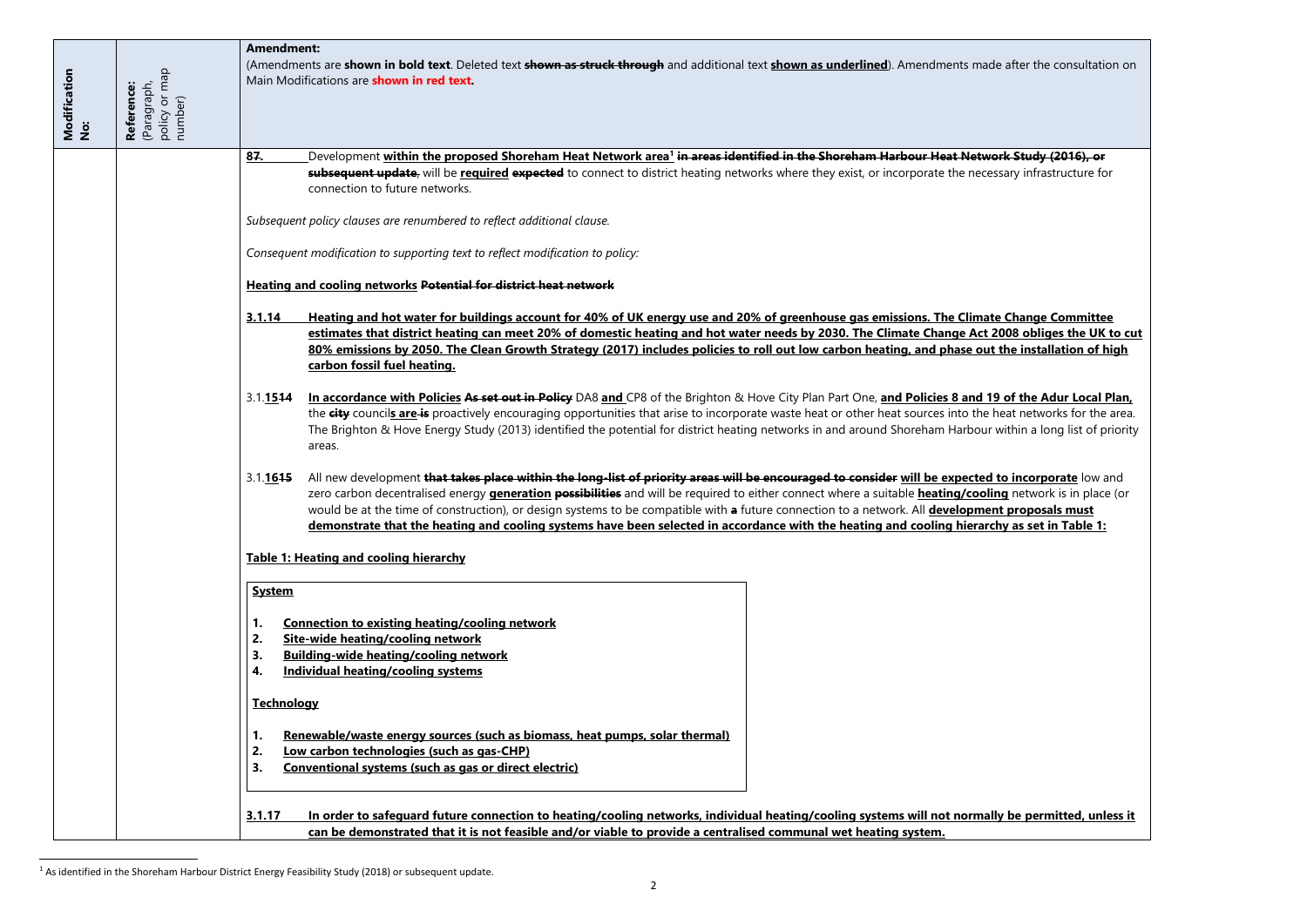| Modification<br>No: | policy or map<br>number)<br>(Paragraph,<br>Reference: | <b>Amendment:</b><br>Main Modifications are <b>shown in red text.</b> |                                                                                                                                       |                                     | (Amendments are shown in bold text. Deleted text shown as struck through and additional text shown as underlined). Amendments made                                                                                                                                                                                                                                                                                                                                                                                                                                                                                        |
|---------------------|-------------------------------------------------------|-----------------------------------------------------------------------|---------------------------------------------------------------------------------------------------------------------------------------|-------------------------------------|---------------------------------------------------------------------------------------------------------------------------------------------------------------------------------------------------------------------------------------------------------------------------------------------------------------------------------------------------------------------------------------------------------------------------------------------------------------------------------------------------------------------------------------------------------------------------------------------------------------------------|
|                     |                                                       | 3.1.18<br>3.1.19                                                      | Table 2: Indicative space requirements for heat exchange substation equipment within building plant rooms <sup>2</sup>                |                                     | The councils will require the submission of a feasibility assessment to provide a rationale for the chosen heating/cooling s<br>incorporate a high level assessment of the potential to extend the heating/cooling network beyond the development area<br>must adhere to the quidelines set out in Chapter 3 - Design - of the CIBSE Heat Networks Code of Practice for the UK.<br>Within the proposed Shoreham Heat Network Area, buildings must allow adequate plant room space for future connectic<br>building/network interface equipment (such as heat exchangers). Indicative requirements are set out in Table 2: |
|                     |                                                       | <b>Heating capacity (kW)</b>                                          | <b>Approximate building size</b>                                                                                                      | Space required by the               |                                                                                                                                                                                                                                                                                                                                                                                                                                                                                                                                                                                                                           |
|                     |                                                       | (space heating and                                                    | (m <sup>3</sup> )                                                                                                                     | heating equipment (m <sup>2</sup> ) |                                                                                                                                                                                                                                                                                                                                                                                                                                                                                                                                                                                                                           |
|                     |                                                       | ventilation)                                                          |                                                                                                                                       |                                     |                                                                                                                                                                                                                                                                                                                                                                                                                                                                                                                                                                                                                           |
|                     |                                                       | 30                                                                    | $1,000 - 1,500$                                                                                                                       | $\overline{2}$                      |                                                                                                                                                                                                                                                                                                                                                                                                                                                                                                                                                                                                                           |
|                     |                                                       | 200                                                                   | $10,000 - 15,000$                                                                                                                     | $\overline{\mathbf{4}}$             |                                                                                                                                                                                                                                                                                                                                                                                                                                                                                                                                                                                                                           |
|                     |                                                       | 400                                                                   | $20,000 - 30,000$                                                                                                                     | $\overline{\mathbf{5}}$             |                                                                                                                                                                                                                                                                                                                                                                                                                                                                                                                                                                                                                           |
|                     |                                                       | 800                                                                   | $40,000 - 60,000$                                                                                                                     | $6 \overline{6}$                    |                                                                                                                                                                                                                                                                                                                                                                                                                                                                                                                                                                                                                           |
|                     |                                                       | 3.1.20<br>3.1.21                                                      | main route must be protected and remain accessible for future installation.                                                           |                                     | Heat in buildings must operate at an appropriate temperature for future connection to a heat network. The targeted diffe<br>return temperatures on the primary heat network shall be no greater than 30°C for supply to new buildings.<br>Plant rooms must be situated to consider potential future pipe routes. Pipe runs from the plant room to the highway or pi                                                                                                                                                                                                                                                       |
|                     |                                                       | 3.1.16                                                                | Power Station to deliver a district heating network to provide waste heat to local consumers                                          |                                     | As part of the South Quayside Character Area proposals (within Section 4 of this document), there is potential to work wit                                                                                                                                                                                                                                                                                                                                                                                                                                                                                                |
|                     |                                                       |                                                                       | viability assessment, to justify departure from the hierarchy. Viability assessments must:                                            |                                     | 3.1.2247 In the event that a developer considers compliance with the heating/cooling hierarchy to be unviable, proposals should be                                                                                                                                                                                                                                                                                                                                                                                                                                                                                        |
|                     |                                                       |                                                                       | Be compliant with the CIBSE Heat Networks Code of Practice for the UK<br>Be completed by a suitably qualified individual <sup>3</sup> |                                     |                                                                                                                                                                                                                                                                                                                                                                                                                                                                                                                                                                                                                           |
|                     |                                                       |                                                                       |                                                                                                                                       |                                     | Include baseline energy consumption and carbon emissions calculations for regulated and non-regulated energy use                                                                                                                                                                                                                                                                                                                                                                                                                                                                                                          |
|                     |                                                       |                                                                       | Compare the economies of a heat network solution <sup>4</sup> against individual heating scenario <sup>5</sup>                        |                                     |                                                                                                                                                                                                                                                                                                                                                                                                                                                                                                                                                                                                                           |
|                     |                                                       |                                                                       | Provide a breakdown of the cost estimates and assumptions used for the assessment                                                     |                                     |                                                                                                                                                                                                                                                                                                                                                                                                                                                                                                                                                                                                                           |
|                     |                                                       |                                                                       | Include linear heat density calculations for the site                                                                                 |                                     |                                                                                                                                                                                                                                                                                                                                                                                                                                                                                                                                                                                                                           |
|                     |                                                       |                                                                       | Present Internal Rate of Return (IRR), capital expenditure, cost and carbon savings as outputs.                                       |                                     |                                                                                                                                                                                                                                                                                                                                                                                                                                                                                                                                                                                                                           |
|                     |                                                       | <b>Shoreham Heat Network</b>                                          |                                                                                                                                       |                                     |                                                                                                                                                                                                                                                                                                                                                                                                                                                                                                                                                                                                                           |

<sup>&</sup>lt;sup>3</sup> For example a CIBSE Heat Network Code of Practice Qualified Consultant

 $\overline{\phantom{a}}$ 

## <u>g system This should</u> <u>iea in future. Development</u>

# <u>tion and for future.</u>

<u>**ifference between flow and**</u>

**proposed heat network** 

**3.1.16 As part of the South Quayside Character Area proposals (within Section 4 of this document), there is potential to work with the existing Shoreham** 

**be submitted with a** be submitted with a

<sup>4</sup> This includes the cost of a communal boiler system, heat meters, heat interface units and plate heat exchanger.

<sup>&</sup>lt;sup>5</sup> Such as individual gas boilers alongside an equivalent level of microrenewables that would be required to meet energy efficiency requirements.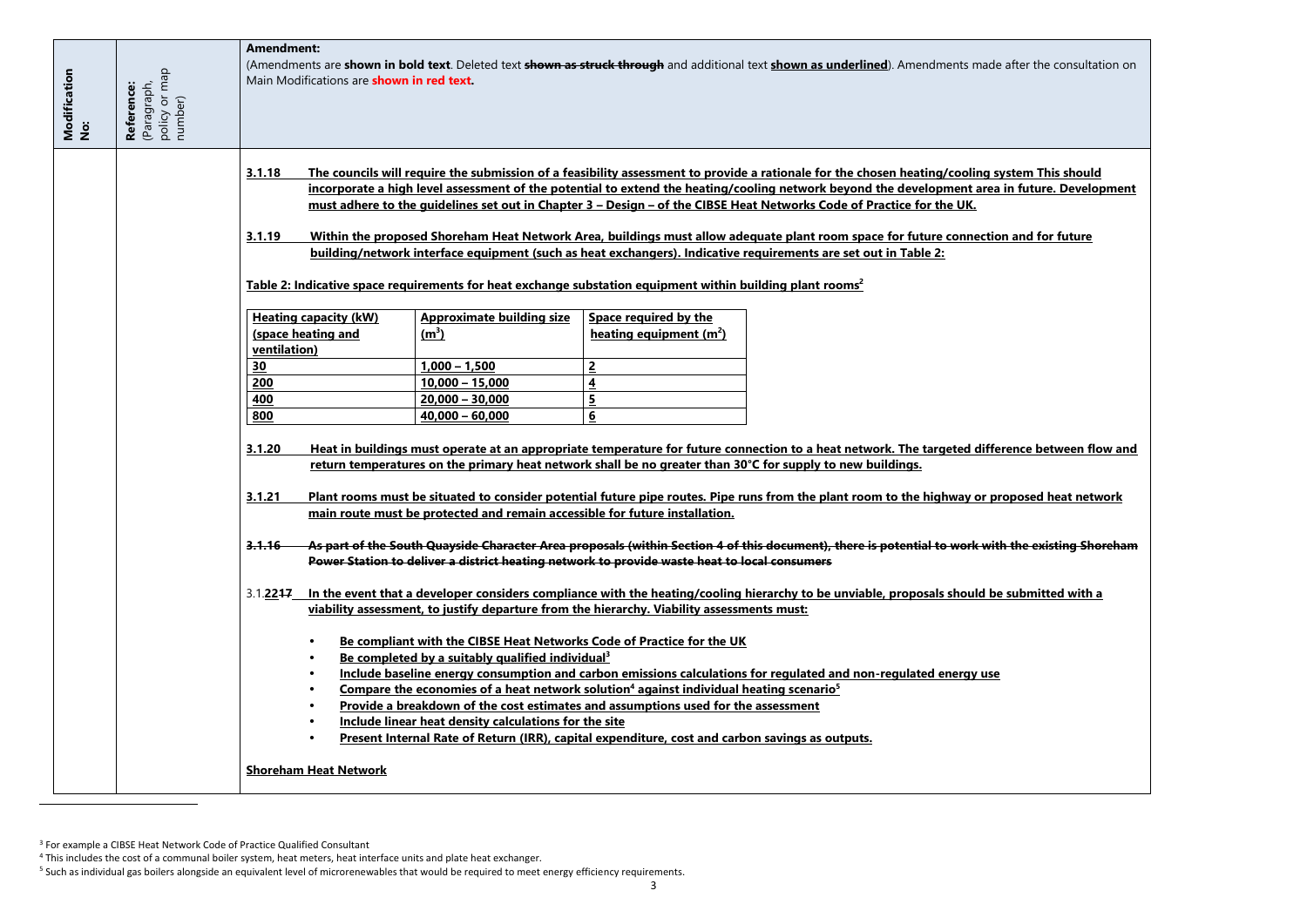| ade after the consultation on                                                                                                                           |
|---------------------------------------------------------------------------------------------------------------------------------------------------------|
|                                                                                                                                                         |
| <u>uthority have formed the</u><br>ntial for heat networks in and<br>y viable scenarios for network<br><u>ited sites at the Western</u><br><u>ntre.</u> |
| <u>le, low carbon heat and the </u><br><u>  noreham Port Authority has</u><br><u>ironmental permits.</u>                                                |
| <u>oject development of the </u><br><u>nnect to the proposed</u><br>n ready, and to connect<br><u>ons and/or Section 106</u>                            |
| s of the potential network.<br>be an independent delivery                                                                                               |
| wing heating and cooling                                                                                                                                |
|                                                                                                                                                         |
|                                                                                                                                                         |
| he guidelines set out in                                                                                                                                |
| nversions of employment<br>to the identified<br>with Article 4 of The Town                                                                              |
| ivering new homes of a range                                                                                                                            |

| Modification<br>No: | (Paragraph,<br>policy or map<br>number)<br>Reference: | <b>Amendment:</b> | (Amendments are shown in bold text. Deleted text shown as struck through and additional text shown as underlined). Amendments made after the consultation on<br>Main Modifications are <b>shown in red text.</b>                                                                                                                                                                                                                                                                                                                                                                        |
|---------------------|-------------------------------------------------------|-------------------|-----------------------------------------------------------------------------------------------------------------------------------------------------------------------------------------------------------------------------------------------------------------------------------------------------------------------------------------------------------------------------------------------------------------------------------------------------------------------------------------------------------------------------------------------------------------------------------------|
|                     |                                                       | 3.1.23            | Shoreham Harbour Regeneration Partnership, Adur District Council, West Sussex County Council and Shoreham Port Authority have formed the                                                                                                                                                                                                                                                                                                                                                                                                                                                |
|                     |                                                       |                   | Shoreham Heat Network Partnership. The Heat Network Delivery Unit (HNDU) has provided part funding to explore the potential for heat networks in and<br>around Shoreham Harbour. The Shoreham Harbour Heat Network Study (2016) mapped heat demands and identified potentially viable scenarios for network<br>development. The Shoreham Harbour District Energy Feasibility Study (2018) proposes a 2km network serving the allocated sites at the Western<br>Harbour Arm, the site of the former Adur Civic Centre and a number of existing buildings in Shoreham-by-Sea town centre. |
|                     |                                                       | 3.1.24            |                                                                                                                                                                                                                                                                                                                                                                                                                                                                                                                                                                                         |
|                     |                                                       |                   | The study finds that a network served by marine source heat pumps and gas CHP technologies would provide affordable, low carbon heat and the<br>combination of technologies provides a more robust, lower risk solution than a single heat source. Engagement with Shoreham Port Authority has                                                                                                                                                                                                                                                                                          |
|                     |                                                       |                   | identified the potential for abstraction and discharge points in the mouth of the River Adur, subject to appropriate environmental permits.                                                                                                                                                                                                                                                                                                                                                                                                                                             |
|                     |                                                       | 3.1.2518          | The heat network partnership is carrying out a detailed feasibility study and preparing the business case for detailed project development of the                                                                                                                                                                                                                                                                                                                                                                                                                                       |
|                     |                                                       |                   | Shoreham Heat Network. All new development in and around the Western Harbour Arm development is required to connect to the proposed                                                                                                                                                                                                                                                                                                                                                                                                                                                     |
|                     |                                                       |                   | network once complete. Development coming forward before the heat network is delivered is required to be connection ready, and to connect                                                                                                                                                                                                                                                                                                                                                                                                                                               |
|                     |                                                       |                   | once the network is in place. The council will secure the connection of the approved schemes through planning conditions and/or Section 106                                                                                                                                                                                                                                                                                                                                                                                                                                             |
|                     |                                                       |                   | agreements.                                                                                                                                                                                                                                                                                                                                                                                                                                                                                                                                                                             |
|                     |                                                       |                   | The partnership has commissioned a further study to carry out detailed feasibility and business model options appraisals of the potential network.<br>This study will be complete in early 2018. If feasible and deliverable, the network may be run by the local authorities or be an independent delivery<br>body or Energy Service Company (ESCo).                                                                                                                                                                                                                                   |
|                     |                                                       | <u>3.1.19</u>     | Development should demonstrate that the heating and cooling systems have been selected in accordance with the following heating and cooling                                                                                                                                                                                                                                                                                                                                                                                                                                             |
|                     |                                                       |                   | hierarchy                                                                                                                                                                                                                                                                                                                                                                                                                                                                                                                                                                               |
|                     |                                                       |                   | <b>*</b> Connection to existing combined heat and power (CHP) distribution networks                                                                                                                                                                                                                                                                                                                                                                                                                                                                                                     |
|                     |                                                       |                   | • Site wide renewable CHP                                                                                                                                                                                                                                                                                                                                                                                                                                                                                                                                                               |
|                     |                                                       |                   | Site wide gas-fired CHP                                                                                                                                                                                                                                                                                                                                                                                                                                                                                                                                                                 |
|                     |                                                       |                   | Site wide renewable community heating/cooling                                                                                                                                                                                                                                                                                                                                                                                                                                                                                                                                           |
|                     |                                                       |                   | Site wide gas-fired community heating/cooling                                                                                                                                                                                                                                                                                                                                                                                                                                                                                                                                           |
|                     |                                                       |                   | Individual building renewable heating<br>Individual building heating, with the exception of electric heating                                                                                                                                                                                                                                                                                                                                                                                                                                                                            |
|                     |                                                       |                   |                                                                                                                                                                                                                                                                                                                                                                                                                                                                                                                                                                                         |
|                     |                                                       | 3.1.20            | All CHP must be of a scale and operated to maximise the potential for carbon reduction. All buildings must adhere to the guidelines set out in                                                                                                                                                                                                                                                                                                                                                                                                                                          |
|                     |                                                       |                   | Chapter 3 - Design - of the CIBSE Heat Networks Code of Practice for the UK.                                                                                                                                                                                                                                                                                                                                                                                                                                                                                                            |
| 05                  | 3.3.4                                                 | 3.3.6             | Some existing employment areas are protected within the relevant character area policies. The councils will monitor conversions of employment                                                                                                                                                                                                                                                                                                                                                                                                                                           |
|                     |                                                       |                   | space to residential development through the monitoring framework set out in the Appendix. If necessary, in response to the identified                                                                                                                                                                                                                                                                                                                                                                                                                                                  |
|                     |                                                       |                   | monitoring indicator trigger, the councils will consider seeking to remove permitted development rights in accordance with Article 4 of The Town                                                                                                                                                                                                                                                                                                                                                                                                                                        |
|                     |                                                       |                   | and Country Planning (General Permitted Development) (England) Order 2015.                                                                                                                                                                                                                                                                                                                                                                                                                                                                                                              |
| 06                  | 2.2 Objective 4:                                      |                   | To contribute to meeting the housing needs of Adur and Brighton & Hove address shortfalls in local housing provision through delivering new homes of a range                                                                                                                                                                                                                                                                                                                                                                                                                            |
|                     | Housing and com-                                      |                   | of sizes, tenures and types, including affordable and family homes as well as associated supporting community infrastructure.                                                                                                                                                                                                                                                                                                                                                                                                                                                           |
|                     | munity                                                |                   |                                                                                                                                                                                                                                                                                                                                                                                                                                                                                                                                                                                         |
| 07                  | $3.6.6 - 3.6.7$                                       | 3.6.6             | The NPPF highlights the need to direct development away from areas at highest risk of flooding <sup>6</sup> . Development Plans should apply a sequential, risk-                                                                                                                                                                                                                                                                                                                                                                                                                        |
|                     |                                                       |                   | based approach to the location of development to minimise risk from flooding and take account of the impacts of climate change. The proposals                                                                                                                                                                                                                                                                                                                                                                                                                                           |

 $\overline{\phantom{a}}$ <sup>6</sup> Paragraph 158, NPPF (2018)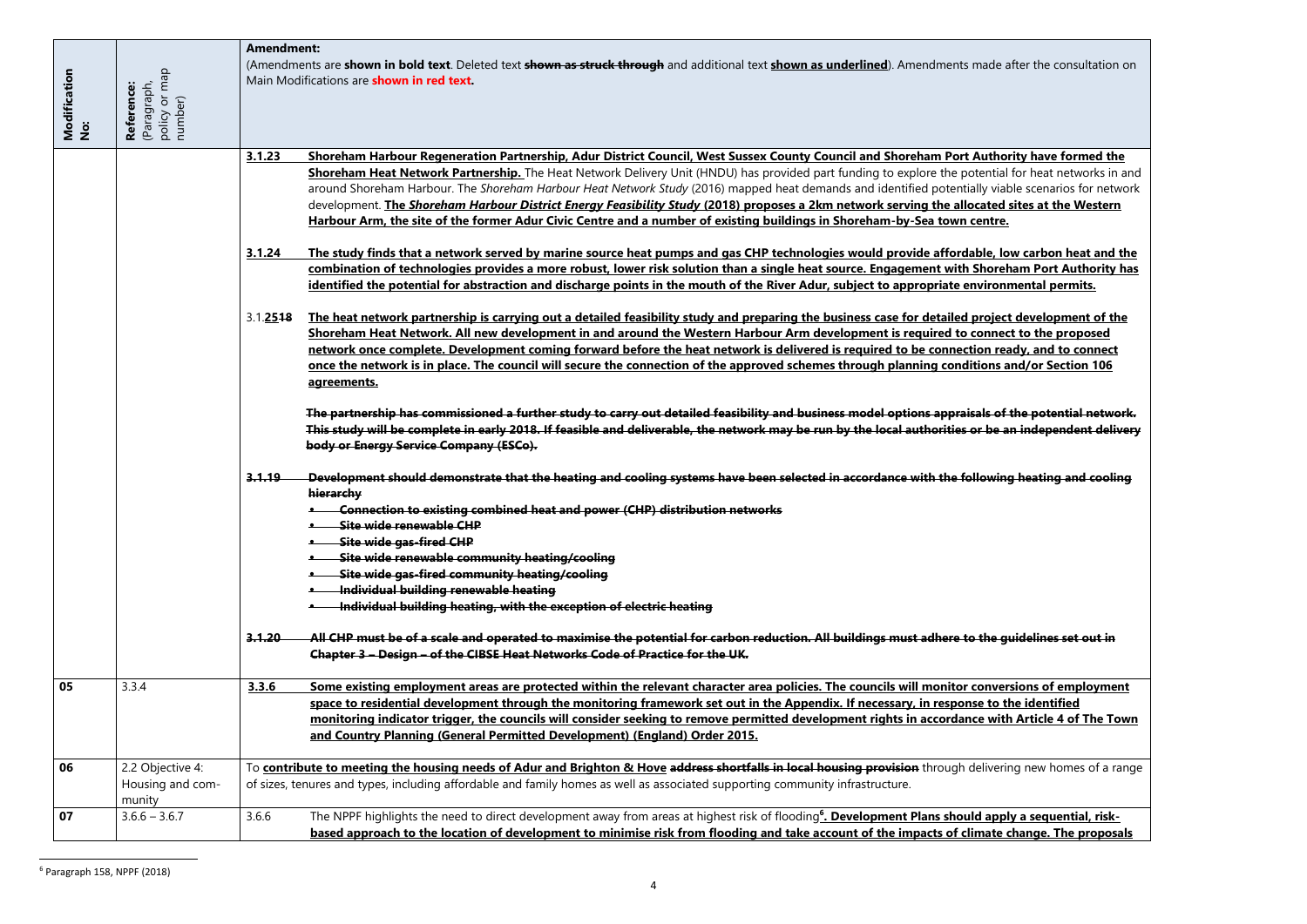| Modification<br>No: | policy or map<br>number)<br>(Paragraph,<br>Reference: | <b>Amendment:</b> | (Amendments are shown in bold text. Deleted text shown as struck through and additional text shown as underlined). Amendments ma<br>Main Modifications are shown in red text.                                                                                                                                                                                                                                                                                                                                                                                                                        |
|---------------------|-------------------------------------------------------|-------------------|------------------------------------------------------------------------------------------------------------------------------------------------------------------------------------------------------------------------------------------------------------------------------------------------------------------------------------------------------------------------------------------------------------------------------------------------------------------------------------------------------------------------------------------------------------------------------------------------------|
|                     |                                                       |                   | in this plan have been assessed through the Sequential and Exceptions Tests carried out in preparation of the Brighton<br>(2016) and the Adur Local Plan (2017). Therefore, a sequential test will not be required for proposed development with<br>the proposal departs significantly from the terms of the allocation. (thereby avoiding the risk in the first instance), but                                                                                                                                                                                                                      |
|                     |                                                       | 3.6.7             | necessary, ensuring it will be safe without increasing the risk of flooding elsewhere.<br>Proposed development outside the allocations in this plan and within flood zone 2 or 3 will require a sequential test to<br>the site-specific flood risk assessment <sup>7</sup> . To support the regeneration of the area, applicants will be expected to search fo<br>lower risk of flooding within the character area the site is situated in (as identified in this plan). Where necessary, havin<br>vulnerability of the site and the development proposed, an exceptions test will also be required. |
|                     |                                                       | 3.6.87            | Refer to p Policies in Part 4 3 of this plan which identify the site-specific flood defence and mitigation measures required withi<br>Development in the Western Harbour Arm in particular will be required to deliver significant flood risk mitigation infrastructure.<br>delivery and maintenance of flood defences will belong to the landowner.                                                                                                                                                                                                                                                 |
| 8                   | Policy SH6 (1)                                        | 1.                | The partnership will support the delivery of measures to mitigate flood risk and coastal erosion in the regeneration area<br>the regeneration area must comply with the principles and approach to flood risk management set out in the Shoreham Harbou<br>Guide (2015), or subsequent updated guidance and must take account of the most up to date flood risk management evid                                                                                                                                                                                                                      |
|                     |                                                       |                   | consultation with the relevant authorities, including the Environment Agency. Where development creates new or alter<br>specific Flood Risk Assessment must assess the potential flood hazard posed by them to ensure that flood risk is not inc                                                                                                                                                                                                                                                                                                                                                     |
| 9                   |                                                       | 6.                | Where undefended land levels are below the 1 in 200-year tidal flood event for 2115, land raising and/or flood defences shoul<br>For sites where existing defences / land levels do not meet the heights outlined above, developers will be required to deliver flo<br>to this height to meet the required standard of protection.                                                                                                                                                                                                                                                                   |
|                     |                                                       |                   | Consequent modification to supporting text:                                                                                                                                                                                                                                                                                                                                                                                                                                                                                                                                                          |
|                     |                                                       | 4.7.18            | Comprehensive land raising and/or flood defence provision will be essential to protect existing and future residents and busin<br>This approach, which focuses on flood defence provision from the Adur Ferry Bridge to Kingston Beach, will ensure the complet<br>and continuation of the line of new defences currently being provided via the Shoreham Adur Tidal Walls Scheme an Environme<br>defence scheme which ends at the Adur Ferry Bridge.                                                                                                                                                |
| 10                  | Policy SH6 (45) (12)                                  | $12 + 5$          | Proposals which seek to provide basement parking in tidal/fluvial flood zones will only be acceptable where adequate mitigatio<br>are included as part of the planning application. Developers will be required to demonstrate that drainage and separators v<br>contaminants to the environment.                                                                                                                                                                                                                                                                                                    |
| 11                  | Policy SH7 (4) and<br>(7)                             | 4.                | All development applications must be accompanied by up to date ecological information to ensure no net loss and seek to<br>biodiversity, in particular to Habitats of Principal Importance (formerly known as BAP habitats). The indirect impacts of developn<br>disturbance, on designated nature conservation sites and other significant habitats must be considered. Appropriate mitigation<br>with the means for its delivery and maintenance.                                                                                                                                                  |
|                     |                                                       |                   | Clauses 5 and 6 are unchanged.                                                                                                                                                                                                                                                                                                                                                                                                                                                                                                                                                                       |

 $\overline{\phantom{a}}$ <sup>7</sup> Subject to the criteria in the PPG

**i** & Hove City Plan Part One **(2015) in the allocations, unless the development is** 

**be carried out as part of <u>.**<br>Tor alternative sites at a</u> **lower is site is footential** in the potential

in the character areas. <u>Responsibility for the Responsibility </u>

**8** Policy Support the proposals in the regeneration area ment complet the principles and approach to the *slood Risk Management* **idence and policy in** r<del>s flood flow routes, the site</del> **specific Flood Risk Assessment must assess the potential flood hazard posed by them to ensure that flood risk is not increased elsewhere.**

**Parable deprovided to 5.4m AOD.** ood defences **or land raising** 

nesses as well as the A259. te closure of the flood cell ent Agency funded flood

**1** Policies and emergency planning will not release potential

bedurent despielden<br>**b** provide a net gain to ment, such as recreational must be identified, along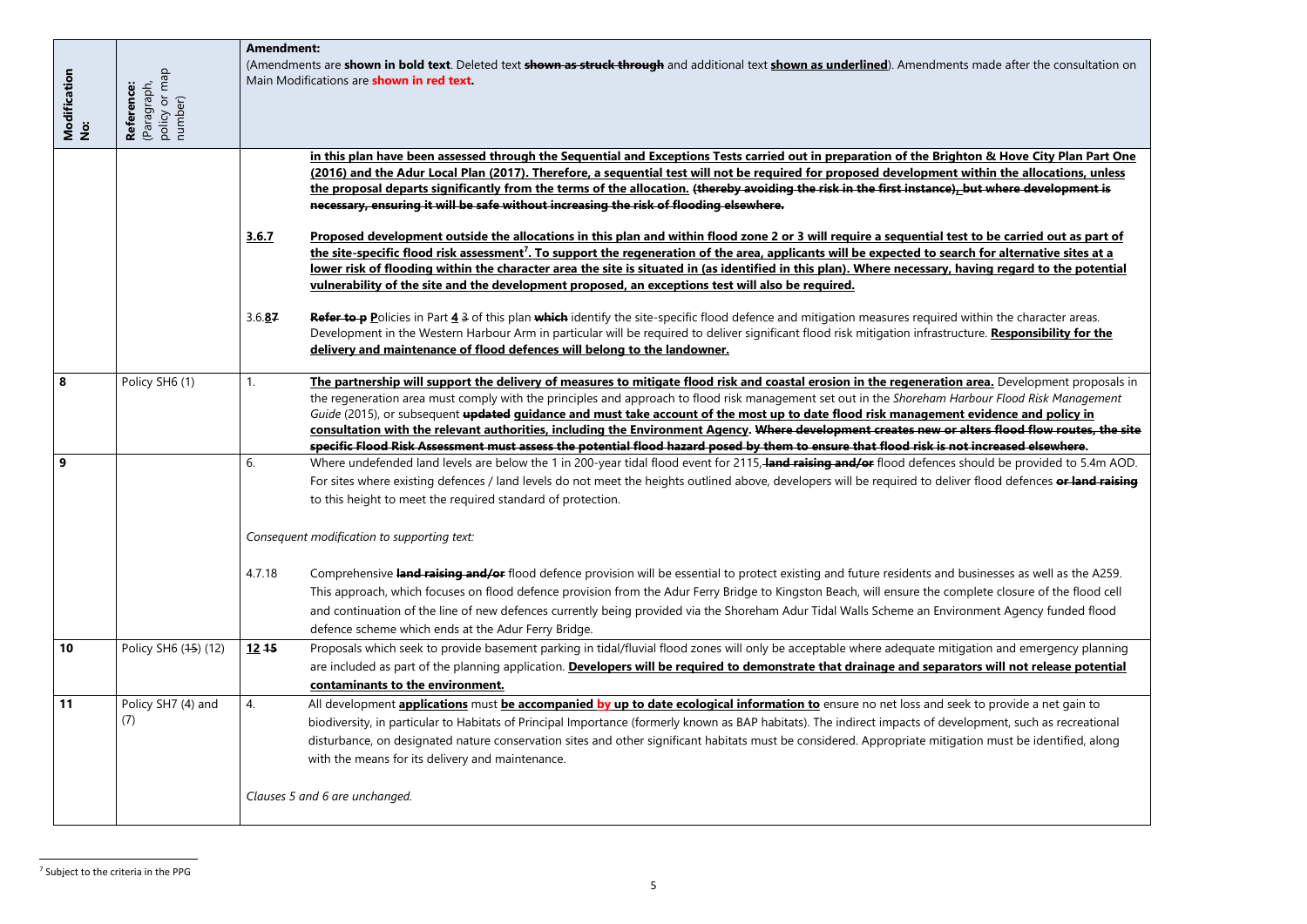7. Where impacts on biodiversity cannot be avoided or mitigated, compensatory **actions measures** will be required, taking account of an up-to-date ecological <u>evant authorities, including </u>

d all opportunities to promote is de **Tried out in accordance with British Standards (BS42020:2013 Biodiversity – Code of practice for planning and development) and CIEEM guidance, or subsequent updates. <u>Ent made. Negative impacts</u>** bf an area through mitigation npensated for and enhanced

<u>tats in the River Adur. Adur</u> **<u>lop a strategy to address</u>** <u>to demonstrate that impacts</u>

avoided. **Development propose <u>ust have regard to the</u>** 

**13** Policy SH8 (1) **New** development **proposals** will be required to **contribute to the provision of provide high quality,** multifunctional public open space / green infrastructure **to ng regard to** the identified **cheeds** and the amount of onsite **(s), an appropriate** 

aces between and around

4. Having regard to the indicative opportunities for public art identified within Map 4**, major development will be expected to incorporate an integral public art <u>and in agreement with the sou</u>** 

| Modification<br>No: | (Paragraph,<br>policy or map<br>Reference:<br>number) | <b>Amendment:</b><br>(Amendments are shown in bold text. Deleted text shown as struck through and additional text shown as underlined). Amendments made after the consu<br>Main Modifications are shown in red text.                                                                                                                                                                                                                                                                                                                                                                                                                                                                                                                                                 |
|---------------------|-------------------------------------------------------|----------------------------------------------------------------------------------------------------------------------------------------------------------------------------------------------------------------------------------------------------------------------------------------------------------------------------------------------------------------------------------------------------------------------------------------------------------------------------------------------------------------------------------------------------------------------------------------------------------------------------------------------------------------------------------------------------------------------------------------------------------------------|
|                     |                                                       | Where impacts on biodiversity cannot be avoided or mitigated, compensatory <b>actions measures</b> will be required, taking account of an up-to-date<br>7.<br>survey. Like-for-like compensatory habitat should be provided at or close to the site, subject to agreement with the relevant authorities, i<br><b>Natural England and the Environment Agency.</b>                                                                                                                                                                                                                                                                                                                                                                                                     |
|                     |                                                       | Consequent changes to supporting text:<br>New development within the regeneration area harbour is expected to be outstanding from an environmental perspective and all opportunities<br>3.7.2<br>biodiversity need to be considered. The councils will require the submission of an Ecological Impact Assessment (EcIA) carried out in accore<br>British Standards (BS42020:2013 Biodiversity - Code of practice for planning and development) and CIEEM guidance, or subsequent upd                                                                                                                                                                                                                                                                                 |
|                     |                                                       | Ecological impacts should be assessed and recommendations for appropriate mitigation, compensation and enhancement made. Negativ<br>should be avoided wherever possible. It is possible to significantly reduce negative impacts of development on the ecology of an area through<br>measures. Any potential wildlife habitats that will be lost or negatively impacted as a result of development will need to be compensated for and of<br>wherever possible.                                                                                                                                                                                                                                                                                                      |
|                     |                                                       | 3.7.3<br>There is potential for development at the Western Harbour Arm to lead to loss of, or harmful impact to, intertidal habitats in the River A<br>District Council is currently working with partners including Sussex Wildlife Trust and the Environment Agency to develop a strategy to a<br>this issue, and identify suitable locations for compensatory habitat creation. Nevertheless, developers will be required to demonstrate th<br>cannot be avoided before mitigation and/or compensatory measures are considered.                                                                                                                                                                                                                                   |
|                     |                                                       | Renumber subsequent paragraphs                                                                                                                                                                                                                                                                                                                                                                                                                                                                                                                                                                                                                                                                                                                                       |
| 12                  | Policy SH7 (13)                                       | Air quality impacts should be considered at an early stage in the design process to ensure that creating new exposure to poor air quality is avoided. Develop<br>proposals must be accompanied by an assessment of the air quality impacts for existing and future occupants. This assessment must have regard to<br>cumulative impacts of committed and planned development on air quality.                                                                                                                                                                                                                                                                                                                                                                         |
| 13                  | Policy SH8 (1)                                        | New development proposals will be required to contribute to the provision of provide high quality, multifunctional public open space / green infrastruction<br>meet the needs it generates onsite. The type and quantity of open space will be determined by the scale and type of development, having regard to the id<br>needs of the area, local standards and the Shoreham Harbour Green Infrastructure Strategy. Development will be expected to optimise the amount of ons<br>provision. Where it is not possible to meet all or part of the open space requirements on site, subject to agreement of the council(s), an appropriate<br>alternative provision, such as enhanced public realm, and/or contribution towards off site provision will be required. |
| 14                  | Policy SH9 (3-5)                                      | Development proposals should improve the quality, accessibility, security and legibility of public streets and spaces. The public realm elements of the<br>3.<br>development proposals must be designed in accordance with the Shoreham Harbour Streetscape Guide (2012). The design of spaces between and<br>buildings must consider all of the following key design aspects:<br>purpose and function<br>access and linkages<br>uses and activities<br>comfort, image and sociability.                                                                                                                                                                                                                                                                              |
|                     |                                                       | Having regard to the indicative opportunities for public art identified within Map 4, major development will be expected to incorporate an integra<br>4.<br>element(s) contribution will be sought for the provision of public art, in accordance with the scale of development proposed and in agreement<br>council.                                                                                                                                                                                                                                                                                                                                                                                                                                                |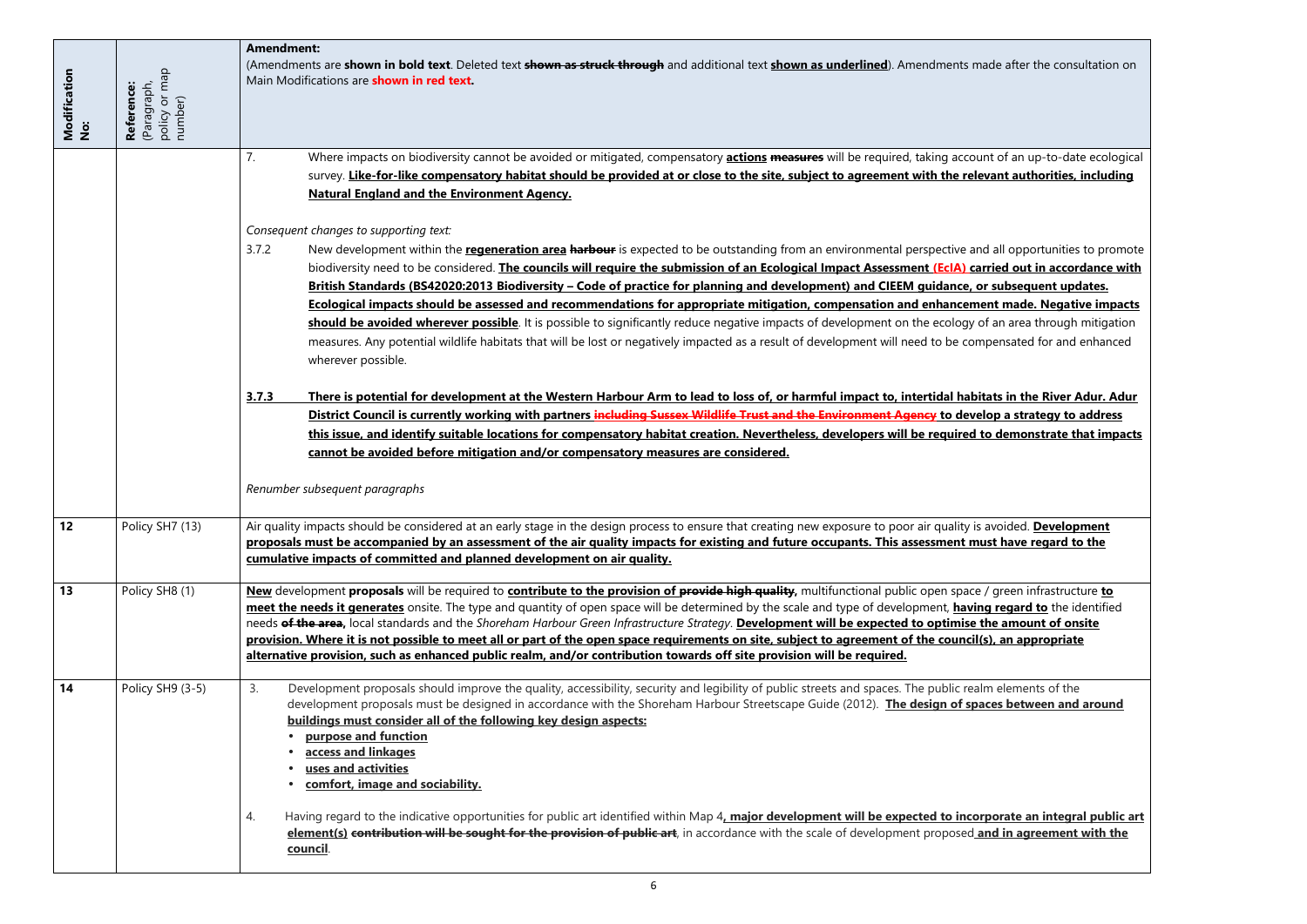5. All development **will be expected to embrace principles of good urban design with reference to the following characteristics proposals must diemation is design that design to creating places that** <u>expected to consider all of weight</u>

semi-private and private

• **High standards of private amenity space for all residential development, including private balconies, terraces, gardens and shared courtyards as** 

**and character of the** 

**fing users, residents and the proposition** of their proposal upon all

<u>The spaces within a</u> **development in the security of the simple security simple security simple security in the security of the simple strand simple security and accesses have been <u>buildings, hard and soft</u>** 

**dd interest and help create** <u>brt can also contribute to </u>

**<u>and spatial clustering of </u> ng and attractive frontage** 

**<u>ity and to the sense of place</u>**  $\overline{\phantom{x}}$ **and overall character of a** 

| Modification<br>No: | (Paragraph,<br>policy or map<br>number)<br>Reference: | <b>Amendment:</b><br>(Amendments are shown in bold text. Deleted text shown as struck through and additional text shown as underlined). Amendments made after the<br>Main Modifications are <b>shown in red text.</b>                                                                                                                                                                                                                                                                                                                                                                                                                                                                                                                                                                                                                                                                                                                                                                                                                                                                                                                                                                                                                                                                                                                                                                                                                                                                                                                                                                                                                                                                                                                                                                                                                                                                                                                                                                                                                                                                                                                                                                                                                                                                                                                                                                                                                                                                                                                                                                                                                                                                                                                                                                                                                                                                                                                                                                                                                                                                                                                                                                                                                                                                                                                                                                          |
|---------------------|-------------------------------------------------------|------------------------------------------------------------------------------------------------------------------------------------------------------------------------------------------------------------------------------------------------------------------------------------------------------------------------------------------------------------------------------------------------------------------------------------------------------------------------------------------------------------------------------------------------------------------------------------------------------------------------------------------------------------------------------------------------------------------------------------------------------------------------------------------------------------------------------------------------------------------------------------------------------------------------------------------------------------------------------------------------------------------------------------------------------------------------------------------------------------------------------------------------------------------------------------------------------------------------------------------------------------------------------------------------------------------------------------------------------------------------------------------------------------------------------------------------------------------------------------------------------------------------------------------------------------------------------------------------------------------------------------------------------------------------------------------------------------------------------------------------------------------------------------------------------------------------------------------------------------------------------------------------------------------------------------------------------------------------------------------------------------------------------------------------------------------------------------------------------------------------------------------------------------------------------------------------------------------------------------------------------------------------------------------------------------------------------------------------------------------------------------------------------------------------------------------------------------------------------------------------------------------------------------------------------------------------------------------------------------------------------------------------------------------------------------------------------------------------------------------------------------------------------------------------------------------------------------------------------------------------------------------------------------------------------------------------------------------------------------------------------------------------------------------------------------------------------------------------------------------------------------------------------------------------------------------------------------------------------------------------------------------------------------------------------------------------------------------------------------------------------------------------|
|                     |                                                       | All development will be expected to embrace principles of good urban design with reference to the following characteristics proposals m<br>5.<br>demonstrate a high standard of design that enhances the visual quality of the environment and makes a positive contribution to creatin<br>are safe, inclusive and accessible; and which promote health and wellbeing. In particular, proposals for development will be expected to<br>the following key design aspects:<br>High standards of guality building materials, architectural design and detailing.<br>Suitable scale and massing in relation to housing type and local context, including landscape, townscape character and historic environment.<br>Appropriate internal and external space standards in accordance with the nationally described space standards.<br>Buildings should provide strong enclosure to public spaces and streets, and should maintain a clear distinction between public, semi-private a<br>space.<br>High standards of private amenity space for all residential development, including private balconies, terraces, gardens and shared containty<br>appropriate<br>• Careful consideration of the impact of new development on access to daylight and sunlight for both existing and new residents.<br>All new residential development will be required to provide useable private outdoor amenity space appropriate to the scale and charact<br><u>6.</u><br>development.<br>Development proposals must demonstrate that the effects of the development on the amenity of proposed future and existing users, re<br>7.<br>occupiers would not be unacceptable. When designing new development, applicants will be required to consider the effect of their pro<br>of the following:<br>visual privacy and overlooking<br>outlook<br>overshadowing<br>sunlight and daylight<br>artificial lighting<br>disturbance from noise, odour, vibration, air pollution.<br>Consequent change to supporting text (new paragraphs):<br><b>Public realm</b><br>3.9.4 Buildings within a development should be arranged to create well defined spaces, each with a clear purpose and function. The spaces w<br>development should not consist simply of the land left over once the footprints of buildings and the positions of roads and accesses ha<br>established. Defining the nature and use of the spaces early in the design process can help inform the siting and design of buildings, ha<br>landscape and, if applicable, distribution of uses that will enclose these spaces.<br>3.9.5 A successful place is easy to get to, visible and easy to move through. Physical elements can enhance access and links and add interest a<br>a safer environment. The ability to see a public space from a distance, parking arrangements and convenient public transport can also c<br>better access.<br>3.9.6 Successful public places typically offer a variety of uses and activities in and/or around it that suits its users. The right mix and spatial cl<br>uses can be critical to attracting a range of people and animating a space. All new development should present an interesting and attra<br>particularly at street level for pedestrians.<br>3.9.7 A successful place can encourage all sorts of people to meet and interact, creating a stronger attachment to their community and to the |
|                     |                                                       | that fosters these types of social activities. In general, comfort and sociability relate to people's sense of safety, cleanliness and overall of                                                                                                                                                                                                                                                                                                                                                                                                                                                                                                                                                                                                                                                                                                                                                                                                                                                                                                                                                                                                                                                                                                                                                                                                                                                                                                                                                                                                                                                                                                                                                                                                                                                                                                                                                                                                                                                                                                                                                                                                                                                                                                                                                                                                                                                                                                                                                                                                                                                                                                                                                                                                                                                                                                                                                                                                                                                                                                                                                                                                                                                                                                                                                                                                                                              |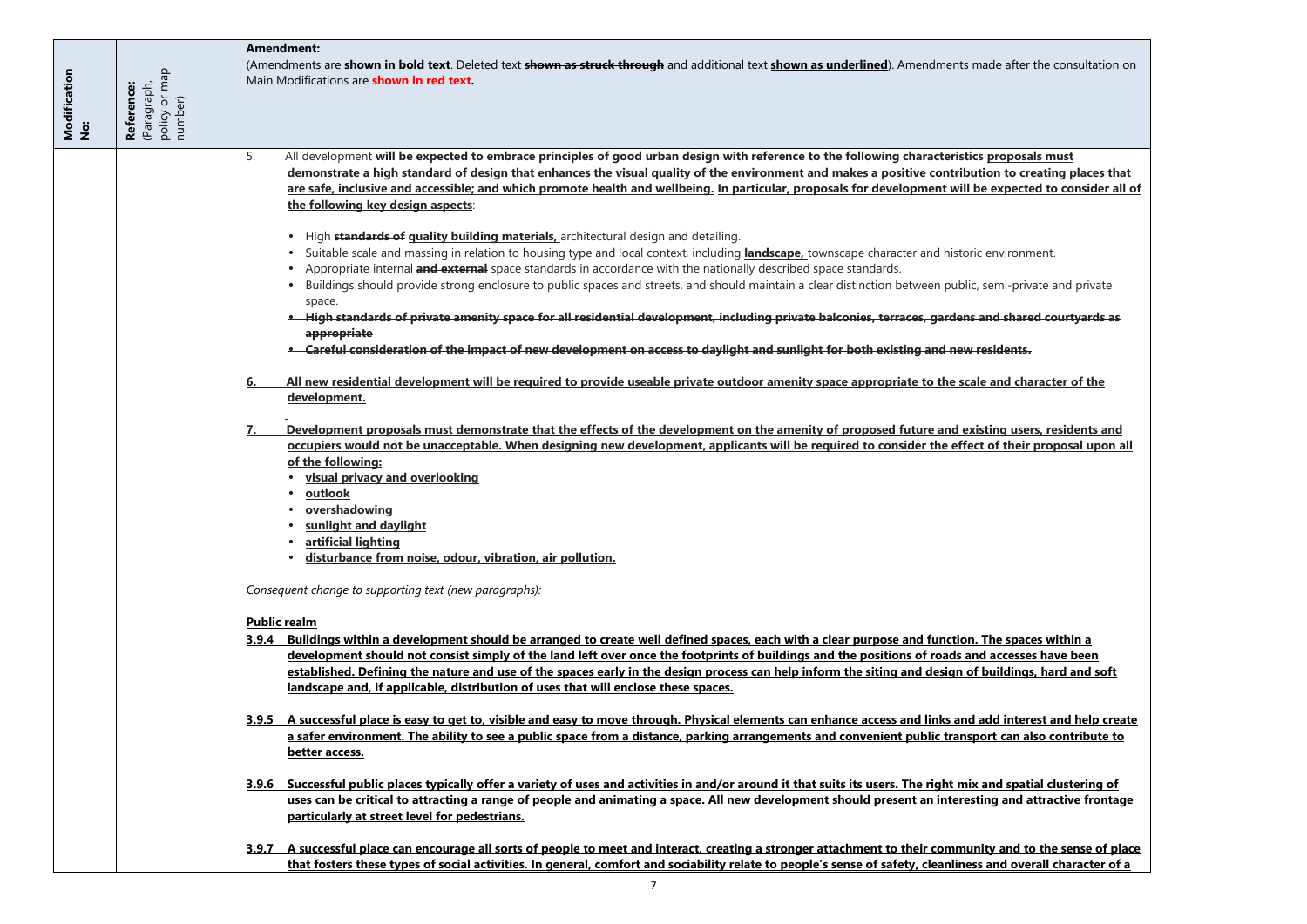<u>rceptions. Substantial traffic</u> <u>ppe from lingering in them.</u>

**3.9.8 Public art can play an important role in creating and enhancing local distinctiveness. It provides an opportunity to involve local communities in place <u>buncils will expect to be</u>** <u>culpture, water features, </u>

**<u>Promote health and well-</u>** racter, in order to create

**dopment can reinforce local** 

**3** sense of harmony and

**3.9.12 Internal and external space standards and layout are an important aspect of good quality homes. The councils will expect development proposals to meet internal internal floors** 

<u>**2. Private amenity space should be private should be provided for the space of the staget for the surge in the occupance residential development. Private amenity space and staget amenity space and staget amenity space an</u> can make an important contribution in improving the health, well-being and general quality of life of the area's residents and has the potential to good design and a good is provided** 

**0.11 Orginal include gardens** 

<u>ir impact upon neighbours</u> <u>ation measures if these are</u>

|                     |                                                       | <b>Amendment:</b>                                                                                                                                                                                                                                                                                                                                                                                                                                                                                                                                                                                                |
|---------------------|-------------------------------------------------------|------------------------------------------------------------------------------------------------------------------------------------------------------------------------------------------------------------------------------------------------------------------------------------------------------------------------------------------------------------------------------------------------------------------------------------------------------------------------------------------------------------------------------------------------------------------------------------------------------------------|
| Modification<br>No: | (Paragraph,<br>policy or map<br>Reference:<br>number) | (Amendments are shown in bold text. Deleted text shown as struck through and additional text shown as underlined). Amendments made after the co<br>Main Modifications are <b>shown in red text.</b>                                                                                                                                                                                                                                                                                                                                                                                                              |
|                     |                                                       | place. The presence and quality of hard and soft landscaping and the nature of vehicular traffic will also influence these perceptions. Subs<br>and associated perceptions about danger, noise and air quality may make movement through spaces difficult and deter people from ling                                                                                                                                                                                                                                                                                                                             |
|                     |                                                       | <b>Public art</b><br>3.9.8 Public art can play an important role in creating and enhancing local distinctiveness. It provides an opportunity to involve local communi<br>making, and to offer work opportunities to artists, including from the local area. Where appropriate, the partnership and councils will exp<br>involved in the selection process. Public art can include architectural details, public realm elements, landscaping schemes, sculpture, wate<br>street furniture and lighting effects. It should be directly related to its setting, and therefore be an integral element of a proposal. |
|                     |                                                       | <b>Design principles</b><br>3.9.9 Planning policies and decisions should ensure that developments create places that are safe, inclusive and accessible, and promote health<br>being <sup>8</sup> . Good design is critical to ensuring development functions well, is visually attractive, and is sympathetic to local character, in order<br>attractive, welcoming and distinctive places to live, work and visit <sup>9</sup> .                                                                                                                                                                               |
|                     |                                                       | 3.9.10 The selection of external materials and finishes is often a critical factor in determining how well a new development relates visually to its<br>surroundings. By adopting the local palette of materials, and the ways in which these are combined and detailed, new development can re<br>distinctiveness.                                                                                                                                                                                                                                                                                              |
|                     |                                                       | 3.9.11 Scale and massing of buildings is a major factor in determining the visual character of an area. The aim should be to create a sense of har<br>visual continuity between new and old. Elements of any building that are visible from a highway are of particular importance.                                                                                                                                                                                                                                                                                                                              |
|                     |                                                       | 3.9.12 Internal and external space standards and layout are an important aspect of good quality homes. The councils will expect development p<br>meet the nationally described space standards, which cover minimum gross internal floor, ceiling heights and storage space requirements                                                                                                                                                                                                                                                                                                                         |
|                     |                                                       | <b>Outside space</b><br>3.9.13 An element of useable private outdoor amenity space should be provided for the occupants of new residential development. Private ame<br>can make an important contribution in improving the health, well-being and general quality of life of the area's residents and has the pot<br>support and enhance local biodiversity. The provision of space for seating, play, drying and storage space is part of securing good design<br>standard of residential development in the regeneration area.                                                                                 |
|                     |                                                       | 3.9.14 Appropriate forms of provision include gardens, balconies, patios, roof terraces and shared amenity spaces in flatted forms of developme<br>such as access to the amenity space, its orientation, scope for privacy, size and usability will be key considerations.                                                                                                                                                                                                                                                                                                                                       |
|                     |                                                       | <b>Amenity</b><br>3.9.15 As development at Shoreham Harbour is expected to be high density, proposals for new development need to consider their impact upor<br>as well as future users, residents and occupiers. Most potential negative impact can be addressed through design and mitigation measure<br>considered early in the design stage of a development.                                                                                                                                                                                                                                                |
|                     |                                                       | 3.9.16 New buildings should be carefully designed to avoid overlooking. The most sensitive areas are: living rooms; bedrooms; kitchens. Public s<br>communal areas will benefit from a degree of overlooking due to the increased level of surveillance it can provide.                                                                                                                                                                                                                                                                                                                                          |

 $\overline{\phantom{a}}$ <sup>8</sup> Paragraph 127 NPPF (2018)

**3.9.16 New buildings should be carefully designed to avoid overlooking. The most sensitive areas are: living rooms; bedrooms; kitchens. Public spaces and** 

 $9$  Paragraph 127 NPPF (2018)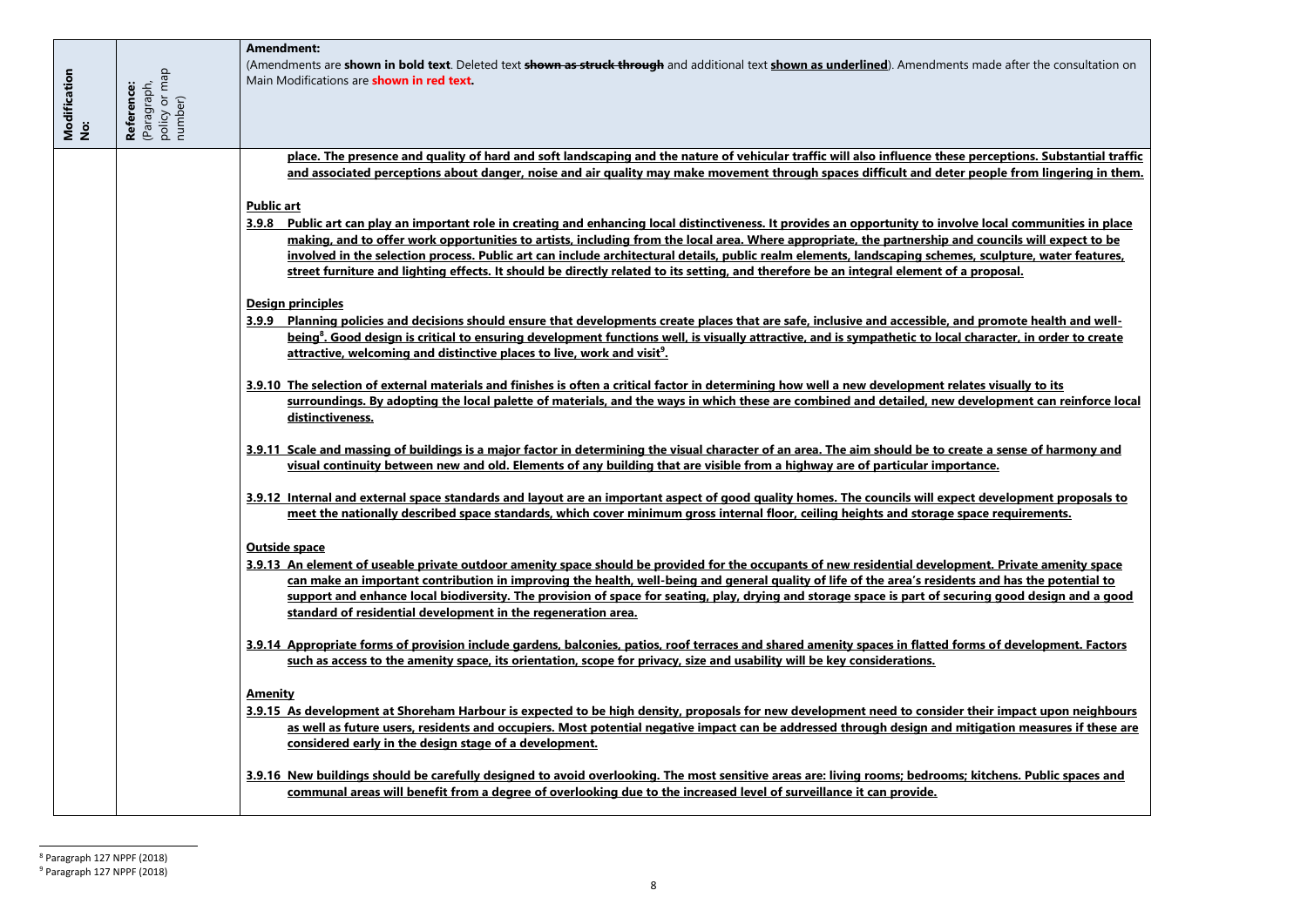|                     |                                                       | <b>Amendment:</b>                                                                                                                                                                                                                                                                                                                                                                                                                      |
|---------------------|-------------------------------------------------------|----------------------------------------------------------------------------------------------------------------------------------------------------------------------------------------------------------------------------------------------------------------------------------------------------------------------------------------------------------------------------------------------------------------------------------------|
| Modification<br>No: | (Paragraph,<br>policy or map<br>number)<br>Reference: | (Amendments are shown in bold text. Deleted text shown as struck through and additional text shown as underlined). Amendments made after the consultation on<br>Main Modifications are <b>shown in red text</b> .                                                                                                                                                                                                                      |
|                     |                                                       | 3.9.17 Outlook is the visual amenity enjoyed by occupants when looking out of their windows or from their garden. New development should ensure the                                                                                                                                                                                                                                                                                    |
|                     |                                                       | proximity, size or cumulative effect of any structures do not have an overbearing and/or dominating effect that is detrimental to the enjoyment of                                                                                                                                                                                                                                                                                     |
|                     |                                                       | their properties by adjoining residential occupiers. Particular care should be given to development that adjoins properties with a single aspect.                                                                                                                                                                                                                                                                                      |
|                     |                                                       |                                                                                                                                                                                                                                                                                                                                                                                                                                        |
|                     |                                                       | 3.9.18 New development should take reasonable steps to avoid overshadowing windows to habitable rooms or open spaces and gardens. This may be                                                                                                                                                                                                                                                                                          |
|                     |                                                       |                                                                                                                                                                                                                                                                                                                                                                                                                                        |
|                     |                                                       | particularly difficult in the denser areas of the area. However, it is important in these areas to prevent overshadowing of amenity space and open                                                                                                                                                                                                                                                                                     |
|                     |                                                       | spaces given the limited amount of open spaces and the existing amount of overshadowing.                                                                                                                                                                                                                                                                                                                                               |
|                     |                                                       | 3.9.19 Sunlight and daylight will be affected by the location of the proposed development and its proximity to, and position in relation to, nearby windows.<br>The councils will assess whether acceptable levels of daylight and sunlight are available to habitable spaces. Reports will be required for both minor<br>and major applications where a proposal has the potential to materially reduce daylight and sunlight levels. |
|                     |                                                       | Subsequent paragraphs renumbered                                                                                                                                                                                                                                                                                                                                                                                                       |
| 15                  | Policy CA3 (4)(f)                                     | SP6 - Church Road/Wellington Road/ St Peter's Road: The southern portion of the site is allocated for new employment development (use classes B1, B2 and B83).                                                                                                                                                                                                                                                                         |
|                     |                                                       | Employment uses must be compatible with adjacent residential development. As part of a comprehensive redevelopment, residential development is acceptable on the                                                                                                                                                                                                                                                                       |
|                     |                                                       | northern portion of the site, fronting onto St Peter's Road.                                                                                                                                                                                                                                                                                                                                                                           |
|                     |                                                       |                                                                                                                                                                                                                                                                                                                                                                                                                                        |
| 16                  | Policy CA4 (2)                                        | The partnership will promote <i>and deliver</i> the enhancement and creation of vegetated shingle habitats to create a continuous corridor along the beaches. Compensatory                                                                                                                                                                                                                                                             |
|                     |                                                       | habitat creation and safeguarding will be required for any loss or disturbance to existing habitats.                                                                                                                                                                                                                                                                                                                                   |
| 17                  | $4.6.1 - 4.6.4$                                       | <b>Area Priorities</b>                                                                                                                                                                                                                                                                                                                                                                                                                 |
|                     |                                                       | To support the conservation of Shoreham Fort.                                                                                                                                                                                                                                                                                                                                                                                          |
|                     |                                                       | To enhance connections between Shoreham town centre, Shoreham Beach and Shoreham Fort through environmental and landscaping improvements.                                                                                                                                                                                                                                                                                              |
|                     |                                                       | To support the redevelopment of Shoreham Rowing Club and enhance the public realm environment of Kingston Beach.                                                                                                                                                                                                                                                                                                                       |
|                     |                                                       | To explore options for the future use of the Albion Street lorry park.                                                                                                                                                                                                                                                                                                                                                                 |
|                     |                                                       | • To support Adur Homes in exploring options for redevelopment of housing sites.                                                                                                                                                                                                                                                                                                                                                       |
|                     |                                                       | To support the delivery of the Shoreham Heat Network                                                                                                                                                                                                                                                                                                                                                                                   |
|                     |                                                       |                                                                                                                                                                                                                                                                                                                                                                                                                                        |
|                     |                                                       | CA6 – Harbour Mouth is split across either side of the River Adur at the mouth of the river. This is the entrance to the harbour. The southern section is also within<br>4.6.1                                                                                                                                                                                                                                                         |
|                     |                                                       | the area covered by the emerging Shoreham Beach Neighbourhood Plan.                                                                                                                                                                                                                                                                                                                                                                    |
|                     |                                                       |                                                                                                                                                                                                                                                                                                                                                                                                                                        |
|                     |                                                       | On Shoreham Beach is the The remains of Shoreham Fort, a Scheduled Monument, are on Shoreham Beach. The fort was completed in 1857 and is one of the<br>4.6.2                                                                                                                                                                                                                                                                          |
|                     |                                                       | celebrated south coastal defences built under the Victorian Prime Minister Lord Palmerston. It is of national historical importance and was a vital part of the                                                                                                                                                                                                                                                                        |
|                     |                                                       | south coast defence system.                                                                                                                                                                                                                                                                                                                                                                                                            |
|                     |                                                       |                                                                                                                                                                                                                                                                                                                                                                                                                                        |
|                     |                                                       | A local charity, the Friends of Shoreham Fort supported by Shoreham Port Authority, have taken responsibility for conserving the fort. This area is a popular<br>4.6.3                                                                                                                                                                                                                                                                 |
|                     |                                                       | destination for walkers. It is well used by anglers and home to the National Coastwatch Institute look-out tower.                                                                                                                                                                                                                                                                                                                      |
|                     |                                                       |                                                                                                                                                                                                                                                                                                                                                                                                                                        |
|                     |                                                       | In recent years there have been various plans for the fort including local interest for incorporating an educational facility and improving the public toilet block.<br>4.6.4                                                                                                                                                                                                                                                          |
| 18                  | $CA6(9)$ – new clause                                 | The councils will support the development of infrastructure to deliver the Shoreham Heat Network.<br>9.                                                                                                                                                                                                                                                                                                                                |
|                     |                                                       |                                                                                                                                                                                                                                                                                                                                                                                                                                        |
|                     |                                                       | Consequent change to supporting text (new paragraph)                                                                                                                                                                                                                                                                                                                                                                                   |
|                     |                                                       |                                                                                                                                                                                                                                                                                                                                                                                                                                        |
|                     |                                                       | 4.6.17 The Shoreham Heat Network Partnership is progressing the delivery of a district heating network. The Shoreham Harbour District Energy Feasibility                                                                                                                                                                                                                                                                               |
|                     |                                                       | Study (2018) proposes a network served by marine source heat pumps and gas CHP. The study identifies the Middle Pier at the mouth of the harbour as a                                                                                                                                                                                                                                                                                  |
|                     |                                                       | potential abstraction point for marine source heat pumps, and a discharge point to the west of the lifeboat station.                                                                                                                                                                                                                                                                                                                   |
| 19                  | CA7 new clauses                                       | Insert new clauses after (2):                                                                                                                                                                                                                                                                                                                                                                                                          |
|                     |                                                       |                                                                                                                                                                                                                                                                                                                                                                                                                                        |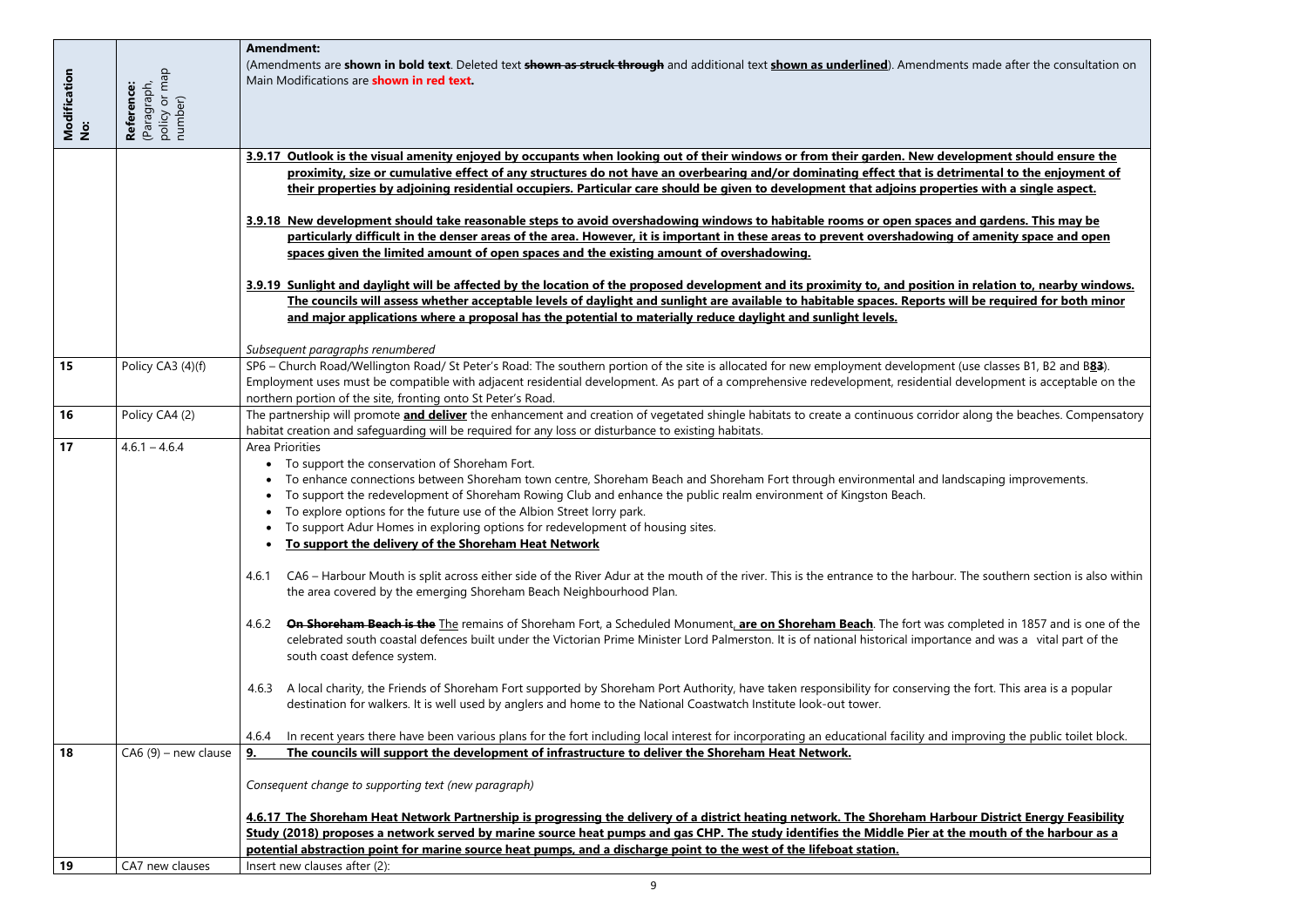$ad$ e after the consultation on <u>**f** vessels entering and </u> <u>leaving proticular, development </u> **<u>f navigation lights in the state from</u> <u>will be required to</u></u> incorporate the necessary infrastructure for connection to future networks. When the network is constructed, development will be required to 4.7.74 The Western Harbour Arm allocation is identified in the** *Shoreham Harbour District Energy Feasibility Study* **(2018) for the planned Shoreham Heat**  . This developed by the **propi**ct heating developed by the **p <u><b>Rest Sussex County Council**</u> <u>bork once complete.</u> **<u>Exercise the network is in place.</u> 20** Oper Sepace for a high**published cycle route the control road vehicles** interpretation in the road vehicles and periodistical vehicles a<br>The step of the step step in frastructure infrastructure improvements, to deliver and periodistructure in t

r Arm Waterfront sites)

**<u>23** framework is set out in the framework is set out in the </u> **Appendix. It includes key monitoring indicators and triggers for potential intervention.** Progress on the delivery of the **plan will be reported in key opportunity deux** Council each respective

|                     |                                                       | <b>Amendment:</b><br>(Amendments are shown in bold text. Deleted text shown as struck through and additional text shown as underlined). Amendments mad<br>Main Modifications are <b>shown in red text.</b>                                                                                                                                                                                                                                                                                                                                                                                                                                                                                        |
|---------------------|-------------------------------------------------------|---------------------------------------------------------------------------------------------------------------------------------------------------------------------------------------------------------------------------------------------------------------------------------------------------------------------------------------------------------------------------------------------------------------------------------------------------------------------------------------------------------------------------------------------------------------------------------------------------------------------------------------------------------------------------------------------------|
| Modification<br>No: | policy or map<br>number)<br>(Paragraph,<br>Reference: |                                                                                                                                                                                                                                                                                                                                                                                                                                                                                                                                                                                                                                                                                                   |
|                     |                                                       | Proposals for sites WH1 and WH2 will be required to demonstrate that potential implications for the navigational safety of v<br>3.<br>leaving Shoreham Port have been addressed in agreement with statutory bodies, including Shoreham Port Authority. In part<br>proposals must demonstrate that artificial lighting originating from proposed development will not impact the visibility of r<br>harbour mouth.<br>The councils will support the development of the Shoreham Heat Network. Until the network is constructed, development w<br><u>4.</u><br>incorporate the necessary infrastructure for connection to future networks. When the network is constructed, development<br>connect. |
|                     |                                                       | Renumber subsequent clauses accordingly<br>Add new area priority:                                                                                                                                                                                                                                                                                                                                                                                                                                                                                                                                                                                                                                 |
|                     |                                                       | To support the delivery of the Shoreham Heat Network                                                                                                                                                                                                                                                                                                                                                                                                                                                                                                                                                                                                                                              |
|                     |                                                       | Consequent changes to supporting text (new paragraphs)                                                                                                                                                                                                                                                                                                                                                                                                                                                                                                                                                                                                                                            |
|                     |                                                       | 4.7.74 The Western Harbour Arm allocation is identified in the Shoreham Harbour District Energy Feasibility Study (2018) for the p<br>Network. This aims to provide low carbon, affordable warmth to residents and businesses. The district heating project is beir<br>Shoreham Heat Network Partnership, comprised of Shoreham Harbour Regeneration Partnership, Adur District Council, Wes<br>and Shoreham Port Authority.                                                                                                                                                                                                                                                                      |
|                     |                                                       | 4.7.75 New development in and around the Western Harbour Arm development will be required to connect to the proposed netwo<br>Development coming forward before the heat network is delivered is required to be connection ready, and to connect once                                                                                                                                                                                                                                                                                                                                                                                                                                             |
| 20                  | CA7(131)                                              | Planning conditions and obligations will be applied to other development in order to futureproof connection at a later date.<br>Developments should be set back sufficiently from the A259 corridor in agreement with the highways and planning authorities, to prov<br>guality segregated cycle route which provides stepped separation from road vehicles and pedestrian facilities, to deliver green infra<br>and to prevent a canyoning effect and to ensure that residents are protected from noise and air quality impacts.                                                                                                                                                                 |
| 21                  | Policy SH10 (3)                                       | Direct agreements with utility providers may be required to provide <i>infrastructure</i> , such as sewerage infrastructure.                                                                                                                                                                                                                                                                                                                                                                                                                                                                                                                                                                      |
| 22                  | 5.1.20                                                | The following items of infrastructure are typically likely to be requirements for major developments within the allocated sites:<br>Contributions to public transport and highway network improvements<br>Upgraded flood defences integrated with public waterfront walking / cycle route (where appropriate – particularly Western Harbour /<br>Contributions to social infrastructure<br><b>Contributions to green infrastructure</b><br>Remediation of contaminated areas<br>On-site renewable energy systems / low carbon technologies<br>$\bullet$                                                                                                                                           |
| 23                  | 5.1.25                                                | The local authorities undertake ongoing monitoring of their Local Development Frameworks of which this JAAP is a part. The monitoring fr<br>Appendix. It includes key monitoring indicators and triggers for potential intervention. Progress on the delivery of the plan will be re<br>development sites will be contained with the Authority Monitoring Report (AMR) for Adur District Council and Brighton & Hove City C<br>council. This will include the housing trajectory for Shoreham Harbour Regeneration Area.                                                                                                                                                                          |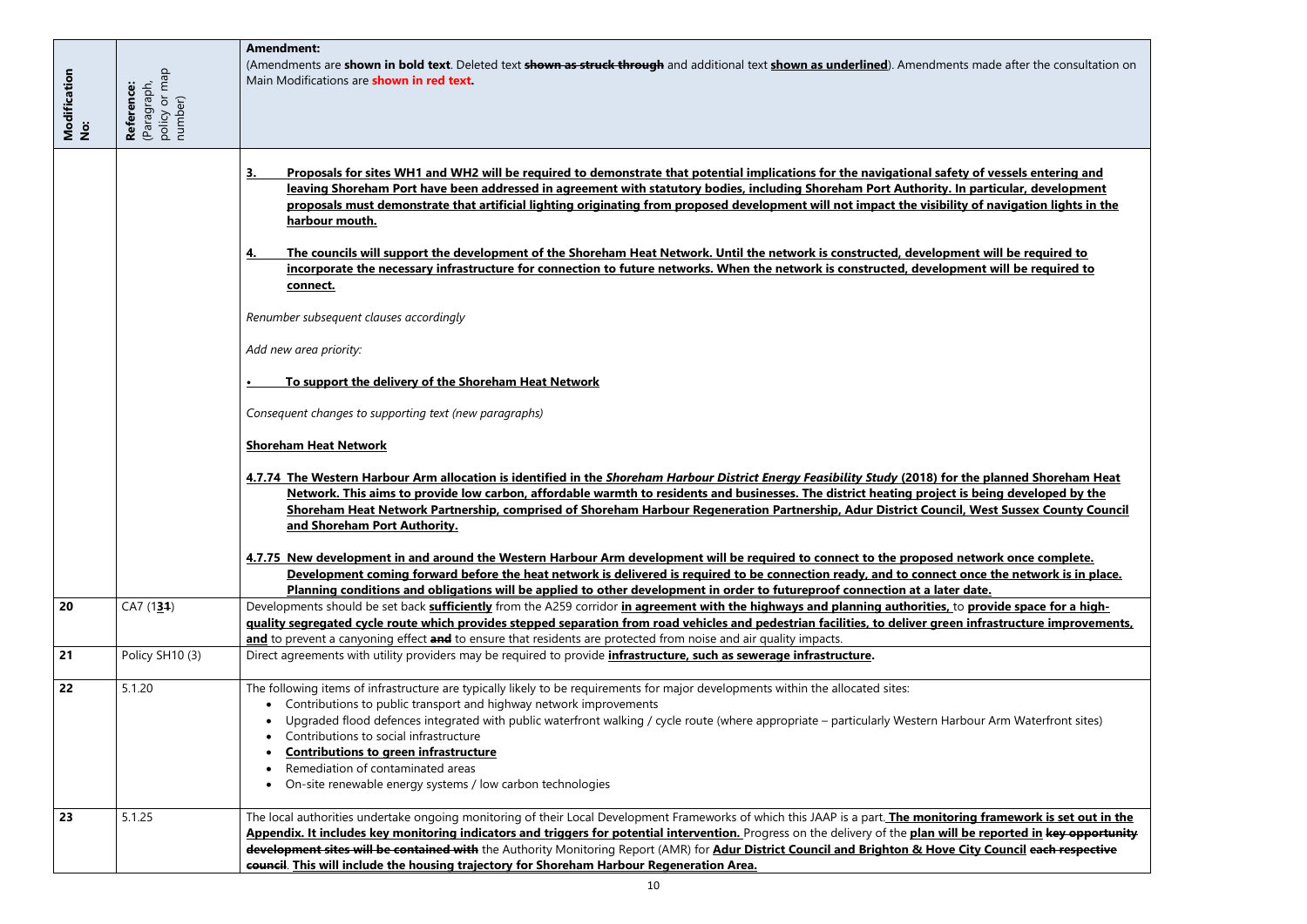### achieved)

lopers at an early stage to ensure the requirement Statement/Checklist is understood. on processes to ensure proposals are not

a Sustainability Statement/Checklist.

or lack of implementation. lopers at an early stage in the design of new ensure that the principles of energy efficiency are

oment management processes to ensure etermined in accordance with policy. ion of further supplementary guidance and/or st practice.

or lack of implementation.

lopers at an early stage in the design of new ensure that the requirement for renewable/low is integrated.

ent management processes to ensure applications accordance with policy.

ion of further supplementary guidance and/or st practice.

funding to support delivery of renewable/low neration.

or lack of implementation.

lopers at an early stage in the design of new ensure that the requirement for compliance with chy is integrated.

ent management processes to ensure applications accordance with policy.

ion of further supplementary guidance and/or st practice.

funding to support delivery of heating/cooling

### **Shoreham Harbour Joint Area Action Plan Appendix – Monitoring Framework**

| <b>SA</b><br>objective | <b>Relevant</b><br>policy | <b>Target</b>                                                                                                               | Indicator                                                                                                                                                                                                                                                                                                                                                                    | Partners / Source of<br>information                                                                                                        | <b>Trigger</b>                                                                                                                                                                                                    | <b>Actions required</b><br>(if target is not being                                                                                                                                                                                      |
|------------------------|---------------------------|-----------------------------------------------------------------------------------------------------------------------------|------------------------------------------------------------------------------------------------------------------------------------------------------------------------------------------------------------------------------------------------------------------------------------------------------------------------------------------------------------------------------|--------------------------------------------------------------------------------------------------------------------------------------------|-------------------------------------------------------------------------------------------------------------------------------------------------------------------------------------------------------------------|-----------------------------------------------------------------------------------------------------------------------------------------------------------------------------------------------------------------------------------------|
|                        |                           | Objective 1: Climate change, energy and sustainable buildings                                                               |                                                                                                                                                                                                                                                                                                                                                                              |                                                                                                                                            |                                                                                                                                                                                                                   |                                                                                                                                                                                                                                         |
| 1, 2, 10,              | SH <sub>1</sub>           | All development proposals to be<br>accompanied by a Sustainability<br>Statement (ADC) or Sustainability<br>Checklist (BHCC) | Number and percentage of<br>approved proposals<br>accompanied by a<br>Sustainability<br>Statement/Checklist                                                                                                                                                                                                                                                                  | Development<br>Management                                                                                                                  | Development approved<br>without a Sustainability<br>Statement/Checklist                                                                                                                                           | • Engage with devel<br>for Sustainability S<br>• Review of validation<br>accepted without a                                                                                                                                             |
| 1, 10, 22              | SH <sub>1</sub>           | Increase the energy efficiency of<br>buildings in the Shoreham<br>Harbour Regeneration Area                                 | Number and percentage of<br>2.<br>approved and/or completed<br>developments meeting<br>minimum standards for energy<br>efficiency                                                                                                                                                                                                                                            | Development<br>Management:<br>Sustainability<br>Statement/Checklist                                                                        | Development approved<br>and/or completed that<br>does not meet minimum<br>standards for energy<br>efficiency.                                                                                                     | • Identify reasons fo<br>Engage with devel<br>developments to e<br>integrated.<br>• Review of develop                                                                                                                                   |
|                        |                           |                                                                                                                             | Number and percentage of<br>3.<br>approved and/or completed<br>developments achieving zero-<br>carbon status                                                                                                                                                                                                                                                                 | Development<br>Management:<br>Sustainability<br>Statement/Checklist                                                                        | No development<br>approved and/or<br>completed that achieves<br>zero-carbon status.                                                                                                                               | applications are de<br>• Consider preparati<br>case studies of bes                                                                                                                                                                      |
| 1, 10                  | SH <sub>1</sub>           | Increase the generation of<br>renewable/low carbon energy<br>within the Shoreham Harbour<br>Regeneration Area               | Number and percentage of<br>4.<br>approved and/or completed<br>developments incorporating<br>renewable/low carbon energy<br>generation<br>Type and capacity (kW)<br>5.<br>(predicted) of approved and/or<br>completed renewable/low<br>carbon energy<br>development/installations                                                                                            | Development<br>Management:<br>Sustainability<br>Statement/Checklist<br>Development<br>Management:<br>Sustainability<br>Statement/Checklist | Development approved<br>and/or completed that<br>does not incorporate<br>renewable/low carbon<br>energy generation.<br>No increase in capacity<br>of renewable/low carbon<br>energy development/<br>installations | • Identify reasons fo<br>Engage with devel<br>$\bullet$<br>developments to e<br>energy generation<br>Review developme<br>are determined in<br>• Consider preparati<br>case studies of bes<br>• Identify sources of<br>carbon energy ger |
| 1, 10, 11              | SH <sub>1</sub>           | Increase the delivery of<br>heating/cooling networks<br>supplied by renewable/waste<br>energy sources.                      | Number and percentage of<br>ь.<br>approved and/or completed<br>developments that include:<br>1. Connection to existing<br>heating/cooling network<br>2. Site-wide heating/cooling<br>network<br>3. Building-wide heating/<br>cooling network<br>4. Individual heating/cooling<br>system<br>Number and type of approved<br>7.<br>and/or completed<br>development supplied by: | Development<br>Management:<br>Sustainability<br>Statement/Checklist<br>Development<br>Management:<br>Sustainability                        | Development approved<br>and/or completed with<br>individual heating/<br>cooling systems installed.<br>Development approved<br>and/or completed with<br>conventional heating/                                      | Identify reasons fo<br>$\bullet$<br>• Engage with devel<br>developments to e<br>the heating hierard<br>• Review developme<br>are determined in<br>• Consider preparati<br>case studies of bes<br>• Identify sources of<br>networks.     |
|                        |                           |                                                                                                                             | 1. Renewable/waste energy<br>sources<br>2. Low carbon technologies<br>3. Conventional systems                                                                                                                                                                                                                                                                                | Statement/Checklist                                                                                                                        | cooling systems installed.                                                                                                                                                                                        |                                                                                                                                                                                                                                         |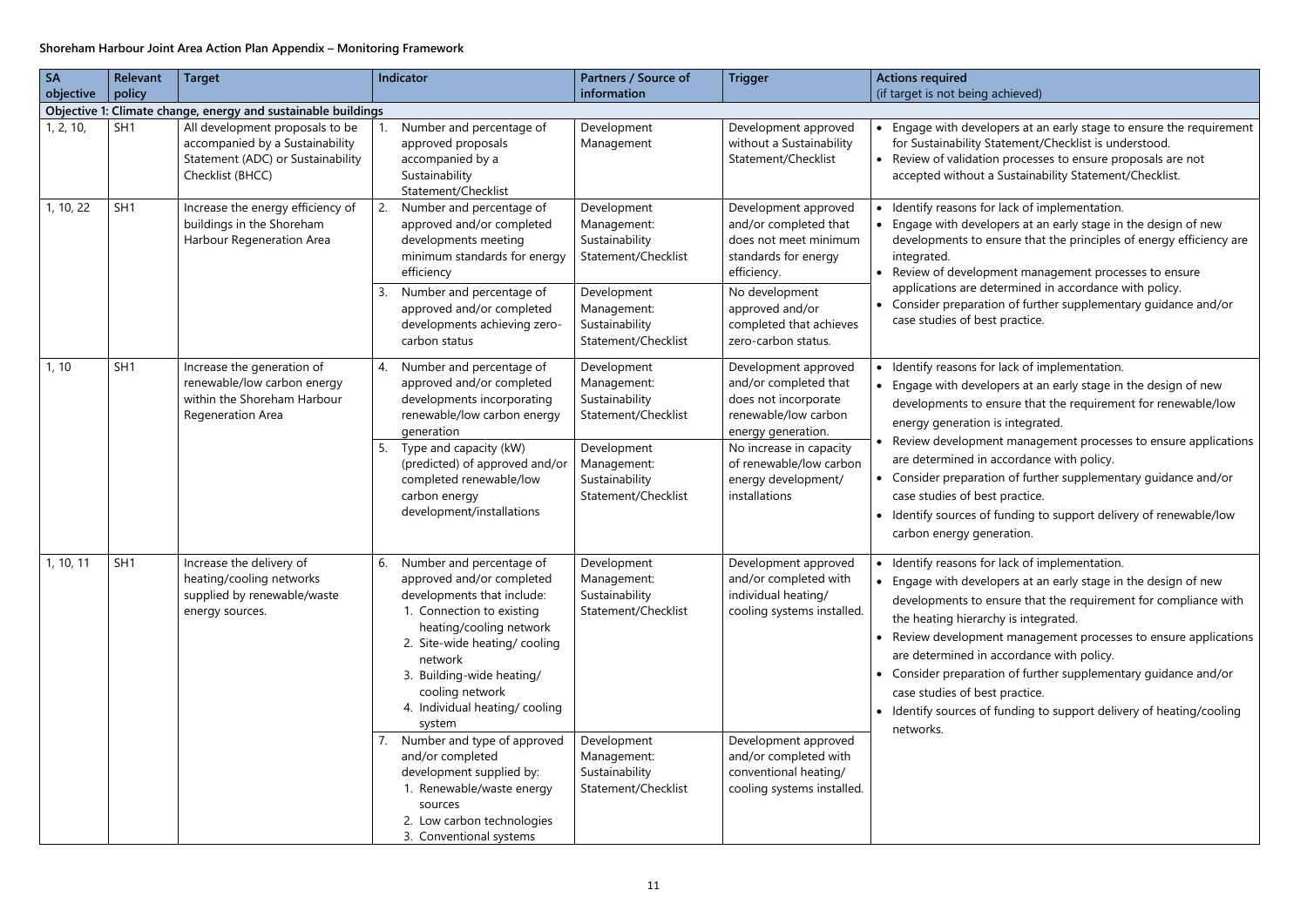For lack of implementation.

elopers at an early stage in the design of new ensure that the principles of water efficiency are

ent management processes to ensure applications accordance with policy.

tion of further supplementary guidance and/or est practice.

for lack of implementation.

elopers at an early stage in the design of new ensure that the potential to recycle, harvest and integrated.

ent management processes to ensure applications accordance with policy.

tion of further supplementary guidance and/or est practice.

If funding to support delivery of measures to nd conserve water.

for lack of implementation.

rators and Shoreham Port Authority to identify relocation.

If funding to assist with relocation, and

oort-related operations in the Eastern Arm and

or lack of implementation

owners to identify barriers to sites coming forward nomic Development to identify current and d for employment floorspace.

tion on individual sites to address viability issues. If funding to assist with delivery of employment

loyment sites to allocate through policy review.

| <b>SA</b> | <b>Relevant</b>                            | <b>Target</b>                                                                                                                        | Indicator                                                                                                                                                                                                                                                                                                     | Partners / Source of                                                                                                                       | <b>Trigger</b>                                                                                                                                                                                                   | <b>Actions required</b>                                                                                                                                                                                                                  |
|-----------|--------------------------------------------|--------------------------------------------------------------------------------------------------------------------------------------|---------------------------------------------------------------------------------------------------------------------------------------------------------------------------------------------------------------------------------------------------------------------------------------------------------------|--------------------------------------------------------------------------------------------------------------------------------------------|------------------------------------------------------------------------------------------------------------------------------------------------------------------------------------------------------------------|------------------------------------------------------------------------------------------------------------------------------------------------------------------------------------------------------------------------------------------|
| objective | policy                                     |                                                                                                                                      |                                                                                                                                                                                                                                                                                                               | information                                                                                                                                |                                                                                                                                                                                                                  | (if target is not being                                                                                                                                                                                                                  |
|           |                                            |                                                                                                                                      | Type and capacity (kW)<br>8.<br>(predicted) of heating/cooling<br>from renewable/waste/low<br>carbon sources.                                                                                                                                                                                                 | Development<br>Management:<br>Sustainability<br>Statement/Checklist                                                                        | No increase in capacity<br>of renewable/waste/low<br>carbon sources.                                                                                                                                             |                                                                                                                                                                                                                                          |
| 2, 10     | SH <sub>1</sub>                            | Increase water efficiency of<br>buildings in the Shoreham<br>Harbour Regeneration Area                                               | 9.<br>Number and percentage of<br>approved and/or completed<br>residential developments<br>where internal water use does<br>not exceed 110 litres per head<br>per day.<br>10. Number and percentage of<br>approved and/or completed<br>non-domestic developments<br>achieving BREEAM 'excellent'<br>standard. | Development<br>Management:<br>Sustainability<br>Statement/Checklist<br>Development<br>Management:<br>Sustainability<br>Statement/Checklist | Residential development<br>approved where internal<br>water use exceeds 110<br>litres per head per day<br>Non-residential<br>development approved<br>that does not meet<br><b>BREEAM</b> 'excellent'<br>standard | Identify reasons fo<br>Engage with deve<br>$\bullet$<br>developments to<br>integrated.<br>Review developm<br>are determined in<br>Consider preparat<br>$\bullet$<br>case studies of be                                                   |
| 2, 9, 10  | SH <sub>1</sub>                            | Increase recycling, harvesting<br>and/or conservation of water                                                                       | Number and percentage of<br>11.<br>approved and/or completed<br>developments that incorporate<br>measures to recycle, harvest<br>and/or conserve water, by<br>type.                                                                                                                                           | Development<br>Management:<br>Sustainability<br>Statement/Checklist                                                                        | No development<br>approved that<br>incorporates measures to<br>recycle, harvest and/or<br>conserve water                                                                                                         | Identify reasons fo<br>Engage with deve<br>$\bullet$<br>developments to<br>conserve water is<br>Review developm<br>$\bullet$<br>are determined in<br>Consider preparat<br>case studies of be<br>Identify sources o<br>reduce, harvest ar |
|           | <b>Objective 2: Shoreham Port</b>          |                                                                                                                                      |                                                                                                                                                                                                                                                                                                               |                                                                                                                                            |                                                                                                                                                                                                                  |                                                                                                                                                                                                                                          |
| 3, 17     | SH2, CA1,<br>CA2, CA3,<br>CA5, CA6,<br>CA7 | Consolidate Shoreham Port<br>operations in the Eastern Arm and<br>Canal                                                              | 12. Number and type of port-<br>related operations relocated to<br>the Eastern Arm and Canal<br>13. Number and type of new port<br>related development in the<br>Eastern Arm and Canal                                                                                                                        | Development<br>Management;<br>Shoreham Port Authority<br>Development<br>Management;<br>Shoreham Port Authority                             | Port-related operations<br>are not relocated to the<br>Eastern Arm and Canal<br>Port-related<br>development in the<br>Eastern Arm and Canal is<br>not delivered                                                  | Identify reasons fo<br>$\bullet$<br>Engage with oper<br>$\bullet$<br>suitable sites for r<br>Identify sources o<br>$\bullet$<br>development of p<br>Canal                                                                                |
|           |                                            | Objective 3: Economy and employment                                                                                                  |                                                                                                                                                                                                                                                                                                               |                                                                                                                                            |                                                                                                                                                                                                                  |                                                                                                                                                                                                                                          |
| 3, 17, 21 | SH3, CA2,<br>CA3, CA5,<br>CA6, CA7         | Deliver a minimum of $23,500m^2$<br>employment generating<br>floorspace:<br>• $16,000m^2$ in Adur<br>• $7,500m^2$ in Brighton & Hove | 14. Total amount of approved<br>and/or completed<br>development of employment<br>floorspace by type                                                                                                                                                                                                           | Development<br>Management;<br>Developers;<br>Economic Development;<br><b>WSCC</b>                                                          | Delivery of employment<br>floorspace is insufficient<br>to meet minimum target<br>over the plan period                                                                                                           | Identify reasons fo<br>Engage with site o<br>$\bullet$<br>Engage with Econ<br>$\bullet$<br>projected demand<br>Consider negotiat<br>$\bullet$<br>Identify sources o<br>floorspace.<br>• Seek further empl                                |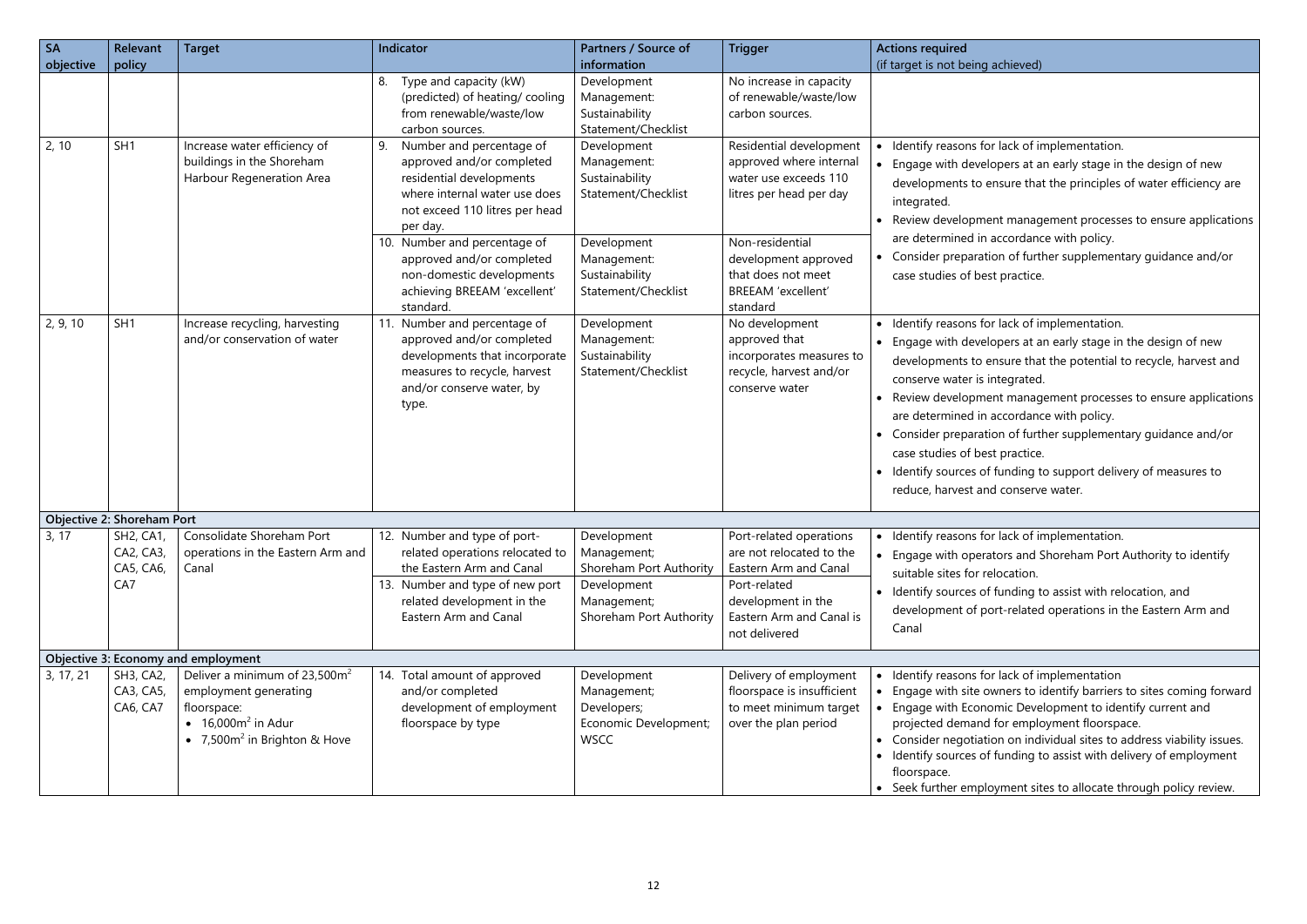achieved)

ent management processes to ensure that n in GPDO is applied.

of permitted development rights through an

If funding to assist with retention of sites in erating uses.

omic Development to identify current and for retail floorspace.

ion on individual sites to address viability issues.

ent management processes to ensure retail

pact assessments are provided.

ent management processes to ensure applications accordance with policy.

or lack of implementation but are site of dentify barriers to bringing sites

ion on individual sites to address viability issues.  $\frac{1}{2}$  funding to assist with delivery of residential

ing sites to allocate through policy review. or lack of implementation but are site of dentify barriers to bringing sites

ion on individual sites to address viability issues. If unding to assist with delivery of affordable

ing sites to allocate through policy review.

or lack of implementation

ic and private sector partners to identify demands cial facilities

ion on individual sites to address viability issues.

funding to assist with delivery of

facilities

tion of further supplementary guidance and/or st practice.

| <b>SA</b><br>objective          | Relevant<br>policy                         | <b>Target</b>                                                                                                                                                        | Indicator                                                                                                                                                                                                                                          | Partners / Source of<br>information                                                                         | <b>Trigger</b>                                                                                                                                                           | <b>Actions required</b><br>(if target is not being                                                                                                                                   |
|---------------------------------|--------------------------------------------|----------------------------------------------------------------------------------------------------------------------------------------------------------------------|----------------------------------------------------------------------------------------------------------------------------------------------------------------------------------------------------------------------------------------------------|-------------------------------------------------------------------------------------------------------------|--------------------------------------------------------------------------------------------------------------------------------------------------------------------------|--------------------------------------------------------------------------------------------------------------------------------------------------------------------------------------|
|                                 | SH3, CA2<br>CA3, CA5,<br>CA6, CA7          | Protect identified employment<br>sites from conversion to<br>residential dwellings                                                                                   | 15. Total amount of employment<br>floorspace converted by<br>permitted development to<br>residential dwellings by type<br>16. No of residential dwellings<br>delivered through conversion<br>of employment floorspace by<br>permitted development. | Development<br>Management;<br>Developers;<br><b>Economic Development</b>                                    | Trends demonstrate an<br>increase in the amount of<br>employment floorspace<br>lost as a result of<br>conversion to residential<br>dwellings by permitted<br>development | • Review developme<br>existing protection<br>• Consider removal<br>Article 4 Direction.<br>• Identify sources of<br>employment gene                                                  |
| 3, 17, 19                       | SH3, CA2<br>CA3, CA7                       | Provide ancillary retail uses within<br>the Shoreham Harbour<br>Regeneration area to complement<br>existing town/district centres                                    | 17. Total amount of approved<br>and/or completed<br>development of retail<br>floorspace by type                                                                                                                                                    | Development<br>Management);<br>Developers;<br>Economic Development;<br><b>WSCC</b>                          | Development approved<br>and/or completed that<br>includes retail with a net<br>sales floorspace of<br>$1,000m2$ or more                                                  | • Engage with Econd<br>projected demand<br>• Consider negotiati<br>• Review developme<br>sequential and im<br>• Review developme<br>are determined in                                |
|                                 |                                            | <b>Objective 4: Housing and community</b>                                                                                                                            |                                                                                                                                                                                                                                                    |                                                                                                             |                                                                                                                                                                          |                                                                                                                                                                                      |
| 3, 14, 15,<br>16                | <b>SH4, CA2,</b><br>CA3, CA6,<br>CA7       | Deliver a minimum of 1,400 new<br>homes:<br>• 90 in CA2: Aldrington Basin<br>201 in CA3: South Portslade<br>1,100 in CA7: Western Harbour<br>Arm<br>• Windfall sites | 18. Number, size and tenure of<br>approved and/or completed<br>residential development                                                                                                                                                             | Development<br>Management;<br>Developers;<br><b>WSCC</b>                                                    | Delivery of residential<br>development is<br>insufficient to meet<br>minimum target over the<br>plan period (identified in<br>the housing trajectory)                    | • Identify reasons fo<br>• Engage with site o<br>forward<br>• Consider negotiati<br>• Identify sources of<br>development.<br>• Seek further housi                                    |
| 3, 11, 14,<br>15, 16,           | SH4, CA2<br>CA3, CA6,<br>CA7               | Deliver affordable housing<br>according to local policy                                                                                                              | 19. Number, size and tenure of<br>approved and/or completed<br>affordable homes, and as a<br>percentage of all homes built                                                                                                                         | Development<br>Management;<br>Developers;<br>Registered Providers;<br>Housing departments                   | Delivery of affordable<br>housing does not comply<br>with local policy<br>requirements                                                                                   | • Identify reasons fo<br>Engage with site o<br>forward<br>• Consider negotiati<br>• Identify sources of<br>housing<br>• Seek further housi                                           |
| 3, 11, 14,<br>16, 17, 19,<br>21 | <b>SH4, CA2,</b><br>CA3, CA5,<br>CA7, SH10 | Deliver social and community<br>infrastructure to support new<br>development                                                                                         | 20. Number and type of approved<br>and/or completed D class<br>floorspace and<br>social/community facilities                                                                                                                                       | Development<br>Management;<br>Developers;<br>Commercial operators;<br>Public and private sector<br>partners | Insufficient delivery of<br>social/community<br>facilities                                                                                                               | • Identify reasons fo<br>• Engage with publi-<br>for community/so<br>• Consider negotiati<br>• Identify sources of<br>community/social<br>• Consider preparat<br>case studies of bes |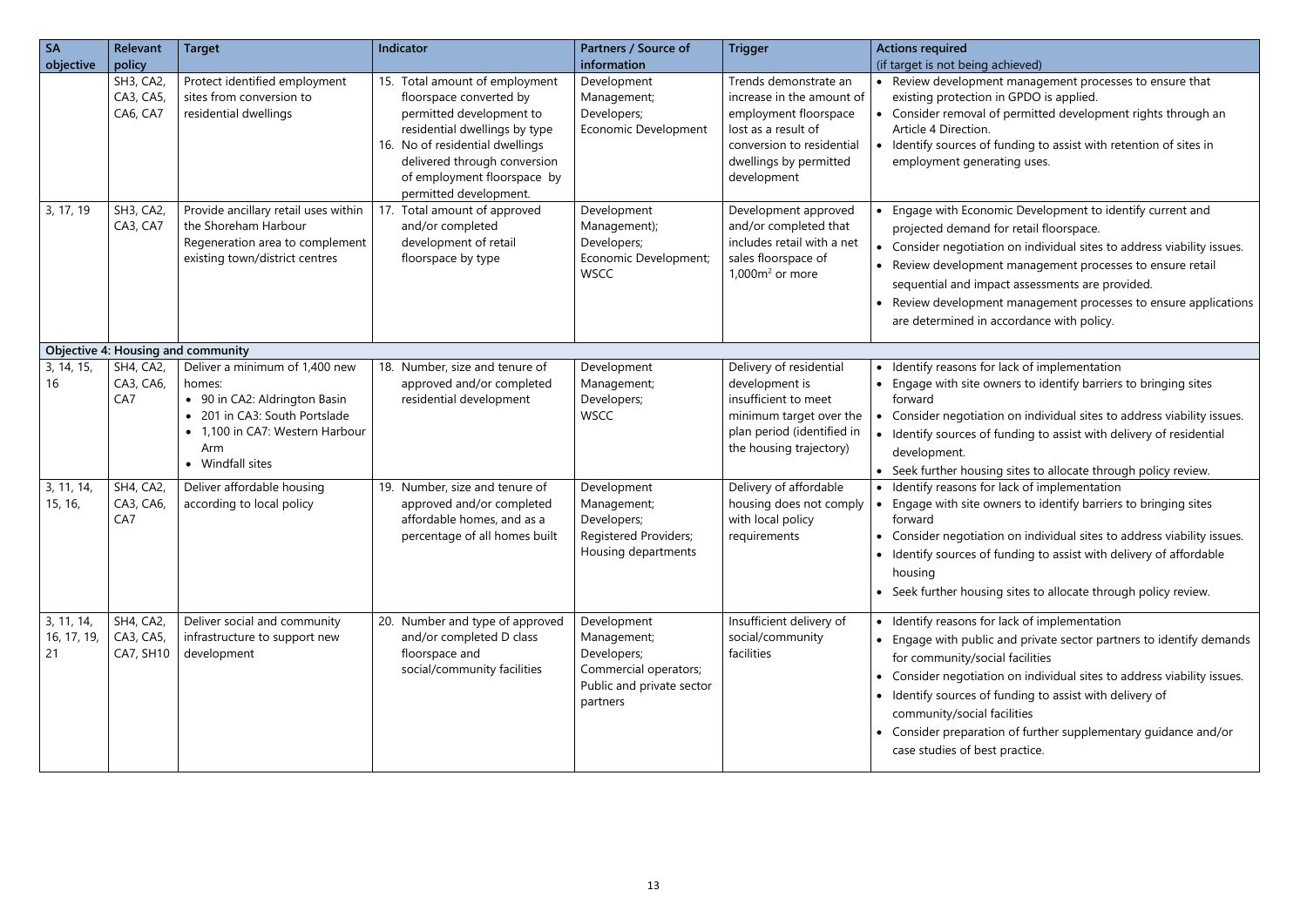- Interpretation
- opers at an early stage in the design of new ensure that the improved routes for pedestrians egrated.
- cand private sector partners to identify demand

I transport operators to identify potential

- Harbour Transport Strategy
- ion of further supplementary guidance and/or st practice.
- ion on individual sites to address viability issues.  $\frac{1}{2}$  funding to assist with delivery of sustainable

r approval of permission contrary to Lead Local Id/or Environment Agency advise

- opers at an early stage in the design of new ensure that the Lead Local Flood Authority and cy are consulted.
- Int management processes to ensure applications accordance with policy.
- Harbour Flood Risk Management Guide
- on of further supplementary guidance and/or st practice.

|                          | <b>Objective 5: Sustainable travel</b>                                 |                                                                                                                                                                                                                                                                                                                                                                                                                                                                                                |                                                                                                                                                                                                         |                                                                                                                             |                                                                           |                                                                                                                                                                                                                                                                                                                            |
|--------------------------|------------------------------------------------------------------------|------------------------------------------------------------------------------------------------------------------------------------------------------------------------------------------------------------------------------------------------------------------------------------------------------------------------------------------------------------------------------------------------------------------------------------------------------------------------------------------------|---------------------------------------------------------------------------------------------------------------------------------------------------------------------------------------------------------|-----------------------------------------------------------------------------------------------------------------------------|---------------------------------------------------------------------------|----------------------------------------------------------------------------------------------------------------------------------------------------------------------------------------------------------------------------------------------------------------------------------------------------------------------------|
| 7, 11, 13,<br>14, 19, 20 | <b>SH5, CA1,</b><br>CA2, CA3,<br>CA4, CA5,<br>CA6, CA7,<br><b>SH10</b> | Deliver new/improved routes and<br>facilities for pedestrians and<br>cyclists, including:<br>• New waterfront route from<br>Shoreham -by-Sea town<br>centre to Kingston Beach<br>• New segregated cycle route<br>along A259 from Shoreham-<br>by-Sea town centre to Hove<br>Lagoon<br>Improvements to<br>$\bullet$<br>NCN2/Monarch's<br>Way/England Coast Path at<br>Basin Road South and A259<br>• Improvements to crossing at<br>Southwick Lock Gates<br>• Extension of bike share<br>scheme | 21. Number and type of approved<br>and/or completed<br>new/improved routes for<br>pedestrians and cyclists                                                                                              | Development<br>management;<br>Developers;<br>Highways;<br>Shoreham Port Authority;<br>Private and public sector<br>partners | New/improved routes for<br>pedestrians and cyclists<br>are not delivered  | • Identify reasons for<br>• Engage with develo<br>developments to e<br>and cyclists are inte<br>Engage with public<br>for improvements<br>• Engage with public<br>improvements<br>Review Shoreham I<br>• Consider preparation<br>case studies of bes<br>• Consider negotiation<br>• Identify sources of<br>travel measures |
|                          |                                                                        | Deliver improved priority<br>corridors and junction<br>improvements, including:<br>$\bullet$ A259<br>• A283<br>• A293                                                                                                                                                                                                                                                                                                                                                                          | 22. Number and type of approved<br>and/or completed<br>improvements to priority<br>corridors and junctions                                                                                              | Development<br>Management;<br>Highways                                                                                      | Improvements to priority<br>corridors and junctions<br>are not delivered. |                                                                                                                                                                                                                                                                                                                            |
|                          |                                                                        | Deliver improved access to port<br>activities, including:<br>• Southwick Waterfront access<br>road<br>Basin Road North extension                                                                                                                                                                                                                                                                                                                                                               | 23. Improvements to port access<br>approved and/or completed                                                                                                                                            | Development<br>Management;<br>Highways;<br>Shoreham Port Authority                                                          | Improvements to port<br>access are not delivered                          |                                                                                                                                                                                                                                                                                                                            |
|                          |                                                                        | Deliver improvements and<br>improve interchange with public<br>transport network                                                                                                                                                                                                                                                                                                                                                                                                               | 24. Improvements to bus services<br>delivered<br>25. Improvements to bus stops<br>delivered<br>26. Bus priority measures delivered<br>27. Improvements to interchanges<br>at railway stations delivered | Highways;<br>Public transport<br>operators                                                                                  | Improvements to public<br>transport are not<br>delivered                  |                                                                                                                                                                                                                                                                                                                            |
|                          |                                                                        | Objective 6: Flood risk and sustainable drainage                                                                                                                                                                                                                                                                                                                                                                                                                                               |                                                                                                                                                                                                         |                                                                                                                             |                                                                           |                                                                                                                                                                                                                                                                                                                            |
| 2, 3, 4, 9,<br>10, 18    | SH6, CA1,<br>CA2, CA3,<br>CA4, CA5,<br>CA6, CA7                        | Reduce flood risk                                                                                                                                                                                                                                                                                                                                                                                                                                                                              | 28. Number of planning<br>permissions granted contrary<br>to the advice of the Lead Local<br>Flood Authority and/or the<br>Environment Agency on flood<br>defence grounds                               | Development<br>Management;<br>Lead Local Flood<br>Authority;<br><b>Environment Agency</b>                                   | Any such permissions are<br>granted                                       | • Identify reasons for<br>Flood Authority an<br>• Engage with develo<br>developments to e<br>Environment Agen<br>• Review developme<br>are determined in a<br>Review Shoreham I<br>• Consider preparation<br>case studies of bes                                                                                           |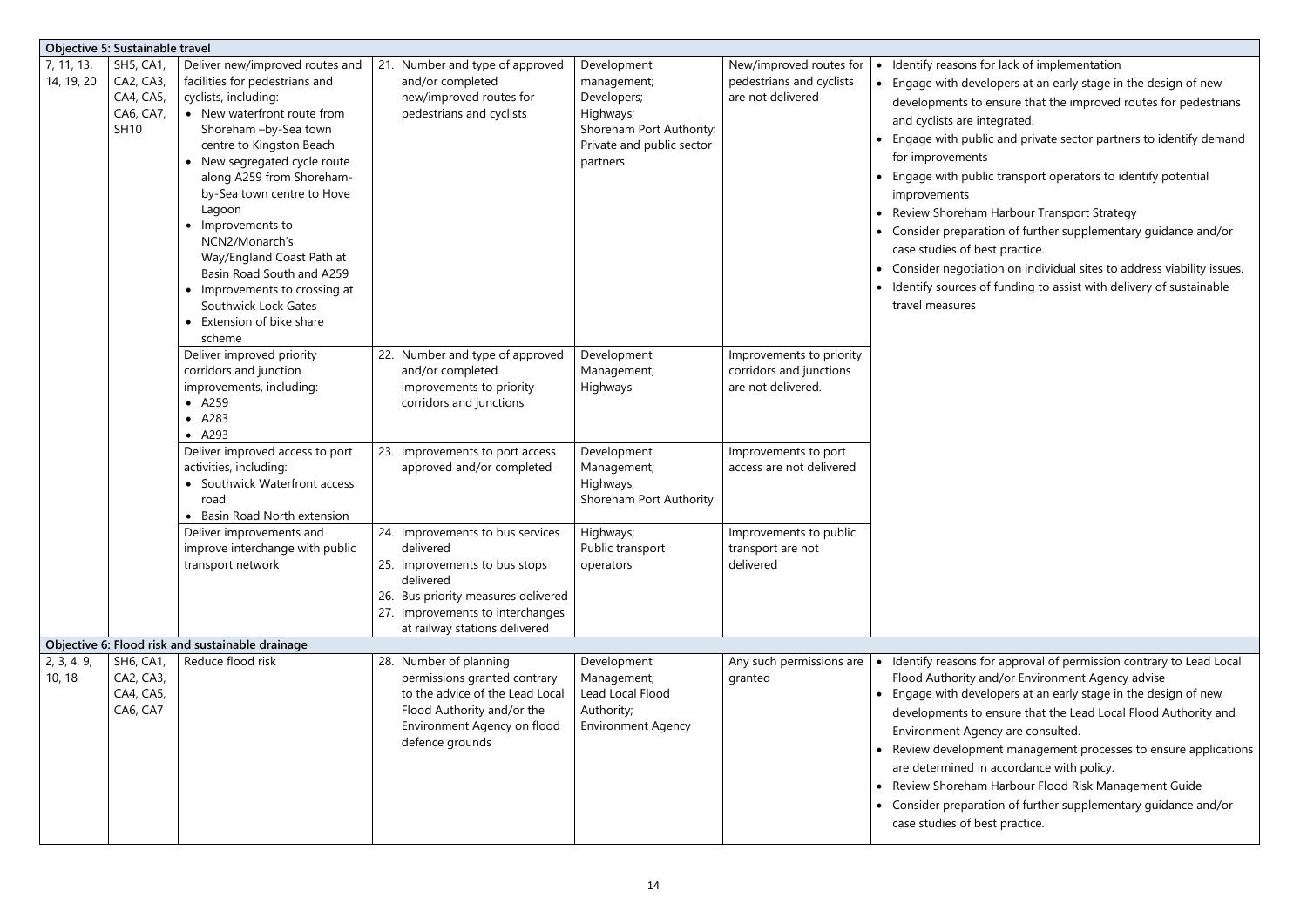For lack of implementation.

- elopers at an early stage in the design of new ensure that the new/improved flood defences are
- ent management processes to ensure applications accordance with policy.
- lic and private sector partners to identify demand
- ronment Agency and Lead Local Flood Authorities tial improvements
- Harbour Flood Risk Management Guide
- tion of further supplementary guidance and/or est practice.
- tion on individual sites to address viability issues. If funding to assist with delivery of flood defence

For lack of implementation.

- elopers at an early stage in the design of new ensure that sustainable drainage systems are
- ent management processes to ensure applications accordance with policy.

For lack of implementation.

- elopers at an early stage in the design of new ensure that green infrastructure and biodiversity ted.
- ent management processes to ensure applications accordance with policy.
- lic and private sector partners to identify demand improvements
- Harbour Green Infrastructure Strategy
- tion of further supplementary guidance and/or est practice.
- tion on individual sites to address viability issues. If funding to assist with delivery of green
- biodiversity measures

**Iomark of implementation** 

- elopers at an early stage to ensure that avoidance f noise impacts is integrated.
- ent management processes to ensure applications accordance with policy.
- tion of further supplementary guidance and/or est practice.

| 3, 4, 9, 10,<br>11, 18, 20                                       | SH6, CA1,<br>CA2, CA3,<br>CA4, CA5,<br>CA6, CA7,<br><b>SH10</b>                     | Deliver new/upgraded flood<br>defences, including:<br>• Sussex Yacht Club<br>• Western Harbour Arm<br>• Kingston Beach<br>Lock Gates<br>• Canal                                                                                                                                                                                                                                                       | 30. | 29. New/upgraded flood defences<br>delivered<br>Developer contributions to<br>flood defences                                                                                                                                                                                                                                                                                                                                                                                                                                                                       | Development<br>Management;<br>Developers;<br><b>Environment Agency;</b><br>Shoreham Port Authority                                                                                                        | New/upgraded flood<br>defences are not<br>delivered.                                                                                                                                                                                                             | $\bullet$                           | • Identify reasons fo<br>Engage with deve<br>developments to<br>integrated.<br>Review developm<br>are determined in<br>Engage with publi<br>for improvements<br>Engage with Envir<br>to identify potent<br>Review Shoreham<br>Consider preparat<br>case studies of be<br>Consider negotiat<br>Identify sources o<br>measures |
|------------------------------------------------------------------|-------------------------------------------------------------------------------------|-------------------------------------------------------------------------------------------------------------------------------------------------------------------------------------------------------------------------------------------------------------------------------------------------------------------------------------------------------------------------------------------------------|-----|--------------------------------------------------------------------------------------------------------------------------------------------------------------------------------------------------------------------------------------------------------------------------------------------------------------------------------------------------------------------------------------------------------------------------------------------------------------------------------------------------------------------------------------------------------------------|-----------------------------------------------------------------------------------------------------------------------------------------------------------------------------------------------------------|------------------------------------------------------------------------------------------------------------------------------------------------------------------------------------------------------------------------------------------------------------------|-------------------------------------|------------------------------------------------------------------------------------------------------------------------------------------------------------------------------------------------------------------------------------------------------------------------------------------------------------------------------|
| 2, 4, 6, 9,<br>10, 18,                                           | SH1, SH6,<br><b>SH7, CA1,</b><br>CA2, CA3,<br>CA4, CA5,<br>CA6, CA7,<br><b>SH10</b> | Maximise the provision of<br>sustainable drainage systems                                                                                                                                                                                                                                                                                                                                             |     | 31. Number and percentage of<br>approved and/or completed<br>developments that incorporate<br>sustainable drainage systems.                                                                                                                                                                                                                                                                                                                                                                                                                                        | Development<br>Management;<br>Lead Local Flood<br>Authorities;<br>Developers;<br>Sustainability Statement/<br>Checklist                                                                                   | Development approved<br>and/or completed that<br>does not incorporate<br>sustainable drainage<br>systems.                                                                                                                                                        |                                     | Identify reasons fo<br>Engage with deve<br>developments to<br>integrated.<br>Review developm<br>are determined in                                                                                                                                                                                                            |
|                                                                  |                                                                                     | Objective 7: Natural environment, biodiversity and green infrastructure                                                                                                                                                                                                                                                                                                                               |     |                                                                                                                                                                                                                                                                                                                                                                                                                                                                                                                                                                    |                                                                                                                                                                                                           |                                                                                                                                                                                                                                                                  |                                     |                                                                                                                                                                                                                                                                                                                              |
| 4, 5, 6, 7,<br>8, 9, 10,<br>11, 13, 14,<br>16, 18, 19,<br>20, 22 | SH1, SH7,<br><b>SH8, CA2,</b><br>CA3, CA4,<br>CA5, CA6,<br>CA7, SH10                | Increased provision of green<br>infrastructure<br>All development to provide a net<br>gain to biodiversity<br>Protect and enhance designated<br>and non-designated sites and<br>habitats, including:<br>• Adur Estuary SSSI<br>Shoreham Beach LNR/LWS<br><b>Basin Road South LWS</b><br>$\bullet$<br>North Canal Bank<br>$\bullet$<br>Coastal vegetated shingle<br>$\bullet$<br>• Intertidal mudflats |     | 32. Type and extent of green<br>infrastructure improvements<br>delivered<br>33. Number and percentage of<br>planning permissions granted<br>that deliver a net gain to<br>biodiversity<br>34. Number of planning<br>permissions granted contrary<br>to officer/statutory consultee<br>advice on the grounds of<br>impact to habitats/species.<br>35. Type and extent of habitats<br>lost<br>36. Type and extent of habitats<br>created<br>37. Developer contributions to<br>green infrastructure/<br>biodiversity<br>38. State or condition of<br>designated sites | Development<br>Management;<br>Sustainability Statement/<br>Checklist;<br>Environment Agency;<br>Natural England<br><b>Sussex Wildlife Trust</b><br><b>Sussex Biodiversity</b><br>Records Centre;<br>Parks | No increase in provision<br>of green infrastructure<br>Development approved<br>that does not provide a<br>net gain in biodiversity.<br>Loss of priority habitats<br>No creation of new<br>habitats.<br>Decline in status or<br>condition of designated<br>sites. | $\bullet$<br>$\bullet$<br>$\bullet$ | Identify reasons fo<br>Engage with deve<br>developments to<br>gains are integrat<br>Review developm<br>are determined in<br>• Engage with publi<br>and potential for<br>Review Shoreham<br>Consider preparat<br>case studies of be<br>Consider negotiat<br>Identify sources o<br>infrastructure and                          |
| 7, 11                                                            | SH4, SH7,<br>CA2, CA3,<br>CA5, CA6,<br>CA7                                          | No increase in noise impacts due<br>to development.                                                                                                                                                                                                                                                                                                                                                   |     | 39. Number of planning<br>permissions granted contrary<br>to officer advice on the<br>grounds of noise impact.                                                                                                                                                                                                                                                                                                                                                                                                                                                     | Development<br>Management;<br><b>Environmental Health</b>                                                                                                                                                 | Application granted<br>contrary to officer advice<br>on the grounds of noise<br>impact.                                                                                                                                                                          | $\bullet$                           | • Identify reasons fo<br>Engage with deve<br>and mitigation of<br>Review developm<br>are determined in<br>Consider preparat<br>case studies of be                                                                                                                                                                            |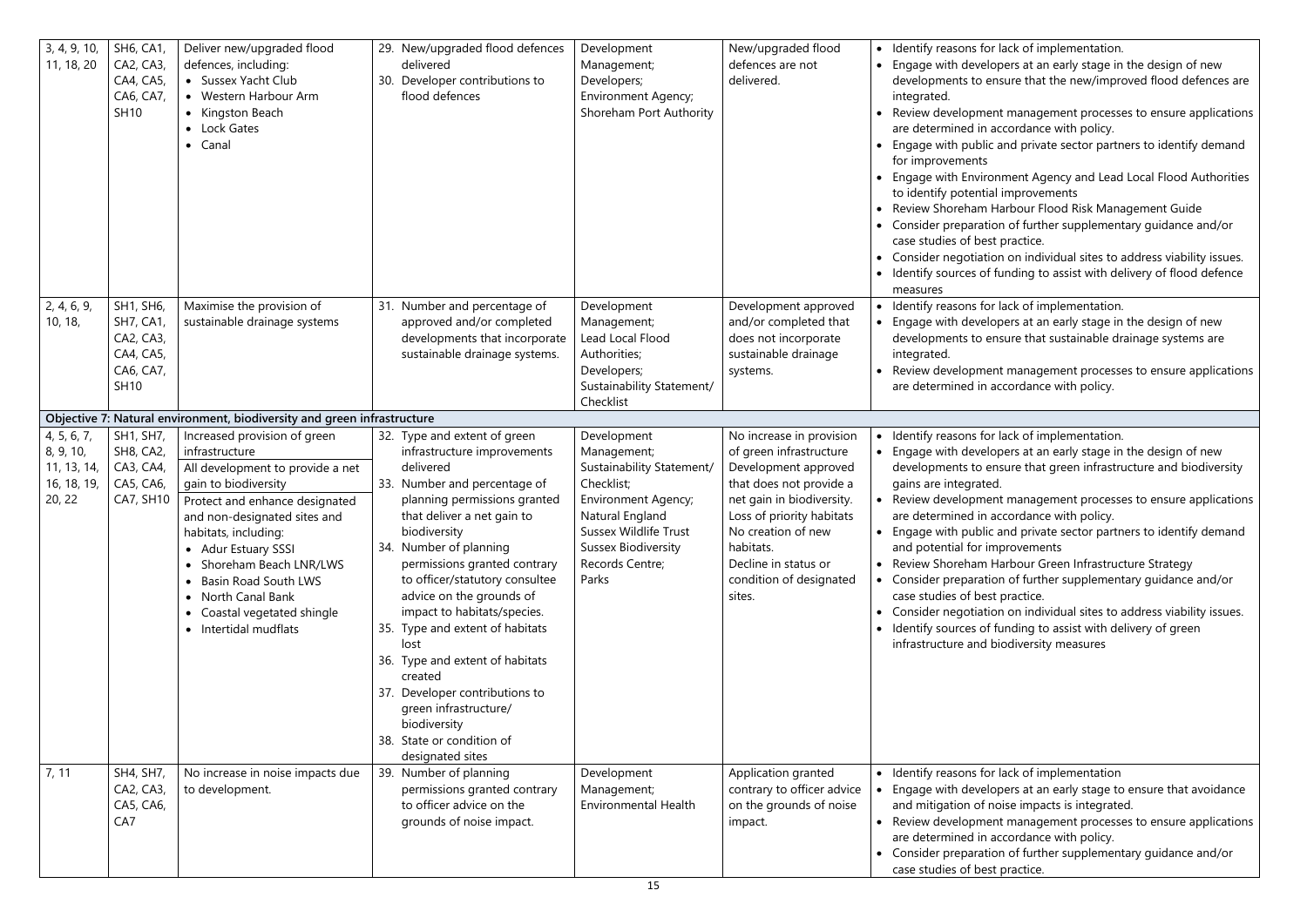for decline in air quality.

- elopers at an early stage to ensure that avoidance f air pollution is integrated.
- nent management processes to ensure applications accordance with policy.
- Ition of further supplementary guidance and/or est practice.

for lack of implementation for decline in status of groundwater and/or water

- elopers at an early stage to ensure that avoidance f water quality impacts is integrated.
- ent management processes to ensure applications accordance with policy.
- tion of further supplementary guidance and/or est practice.
- for lack of implementation.
- elopers at an early stage to ensure that
- ontaminated land is integrated.
- nent management processes to ensure applications accordance with policy.
- tion of further supplementary guidance and/or est practice.
- tion on individual sites to address viability issues.
- of funding to assist with delivery of remediation

for lack of implementation

- ent management processes to ensure applications accordance with policy.
- tion of further supplementary guidance and/or est practice.

| 7, 10, 11             | SH4, SH7,<br>CA2, CA3,<br>CA5, CA6,<br>CA7 | Improve air quality, especially<br>within Air Quality Management<br>Areas | Number of planning<br>40.<br>permissions granted contrary<br>to officer advice where impact<br>on air quality was an important<br>factor<br>41. Air quality monitoring<br>(including CO <sub>2</sub> , NO <sub>2</sub> and<br>particulate concentrations).<br>42. Number and extent of Air<br><b>Quality Management Areas</b><br>identified in the vicinity of the<br>Shoreham Harbour<br>Regeneration Area. | Development<br>Management;<br><b>Environmental Health</b>                                          | Application granted<br>contrary to officer advice<br>on the grounds of air<br>quality impact.<br>A decline in air quality.<br>Designation of new, or<br>extension of existing, air<br>quality management<br>areas. | Identify reasons fo<br>$\bullet$<br>Engage with deve<br>$\bullet$<br>and mitigation of<br>Review developm<br>are determined in<br>Consider preparat<br>$\bullet$<br>case studies of be                                 |
|-----------------------|--------------------------------------------|---------------------------------------------------------------------------|--------------------------------------------------------------------------------------------------------------------------------------------------------------------------------------------------------------------------------------------------------------------------------------------------------------------------------------------------------------------------------------------------------------|----------------------------------------------------------------------------------------------------|--------------------------------------------------------------------------------------------------------------------------------------------------------------------------------------------------------------------|------------------------------------------------------------------------------------------------------------------------------------------------------------------------------------------------------------------------|
| 2, 4, 5, 9,<br>10, 11 | <b>SH7, CA2,</b><br>CA3, CA5,<br>CA6, CA7  | Protect/improve water quality                                             | Number of planning<br>43.<br>permissions granted contrary<br>to the advice of the<br>Environment Agency on water<br>quality grounds.<br>44. Status of groundwater and<br>waterbodies                                                                                                                                                                                                                         | Development<br>Management;<br><b>Environment Agency</b>                                            | Application granted<br>contrary to the advice of<br>the Environment Agency<br>on water quality<br>grounds.<br>Decline in status of<br>groundwater or<br>waterbodies.                                               | • Identify reasons fo<br>Identify reasons fo<br>bodies<br>Engage with deve<br>and mitigation of<br>Review developm<br>$\bullet$<br>are determined in<br>Consider preparat<br>$\bullet$<br>case studies of be           |
| 3, 4, 8, 9,<br>10, 11 | <b>SH7, CA2,</b><br>CA3, CA5,<br>CA6, CA7  | Remediate contaminated sites                                              | 45. Number of approved and/or<br>completed developments<br>which incorporate remediation<br>of contaminated land, and<br>extent of remediated land                                                                                                                                                                                                                                                           | Development<br>Management;<br><b>Environment Agency;</b><br>Sustainability Statement/<br>Checklist | Contaminated sites are<br>not remediated                                                                                                                                                                           | Identify reasons fo<br>Engage with deve<br>remediation of co<br>Review developm<br>are determined in<br>Consider preparat<br>case studies of be<br>• Consider negotiat<br>Identify sources o<br>$\bullet$<br>measures. |
| 3, 8, 9, 10,<br>22    | <b>SH7, CA2,</b><br>CA3, CA5,<br>CA6, CA7  | Reduce waste and increase<br>recycling                                    | 46. Number and percentage of<br>planning permissions granted<br>that included a Site Waste<br>Management Plan                                                                                                                                                                                                                                                                                                | Development<br>Management;<br>Sustainability Statement/<br>Checklist                               | Planning permissions<br>granted without a Site<br>Waste Management Plan                                                                                                                                            | • Identify reasons fo<br>Review developm<br>are determined in<br>Consider preparat<br>$\bullet$<br>case studies of be                                                                                                  |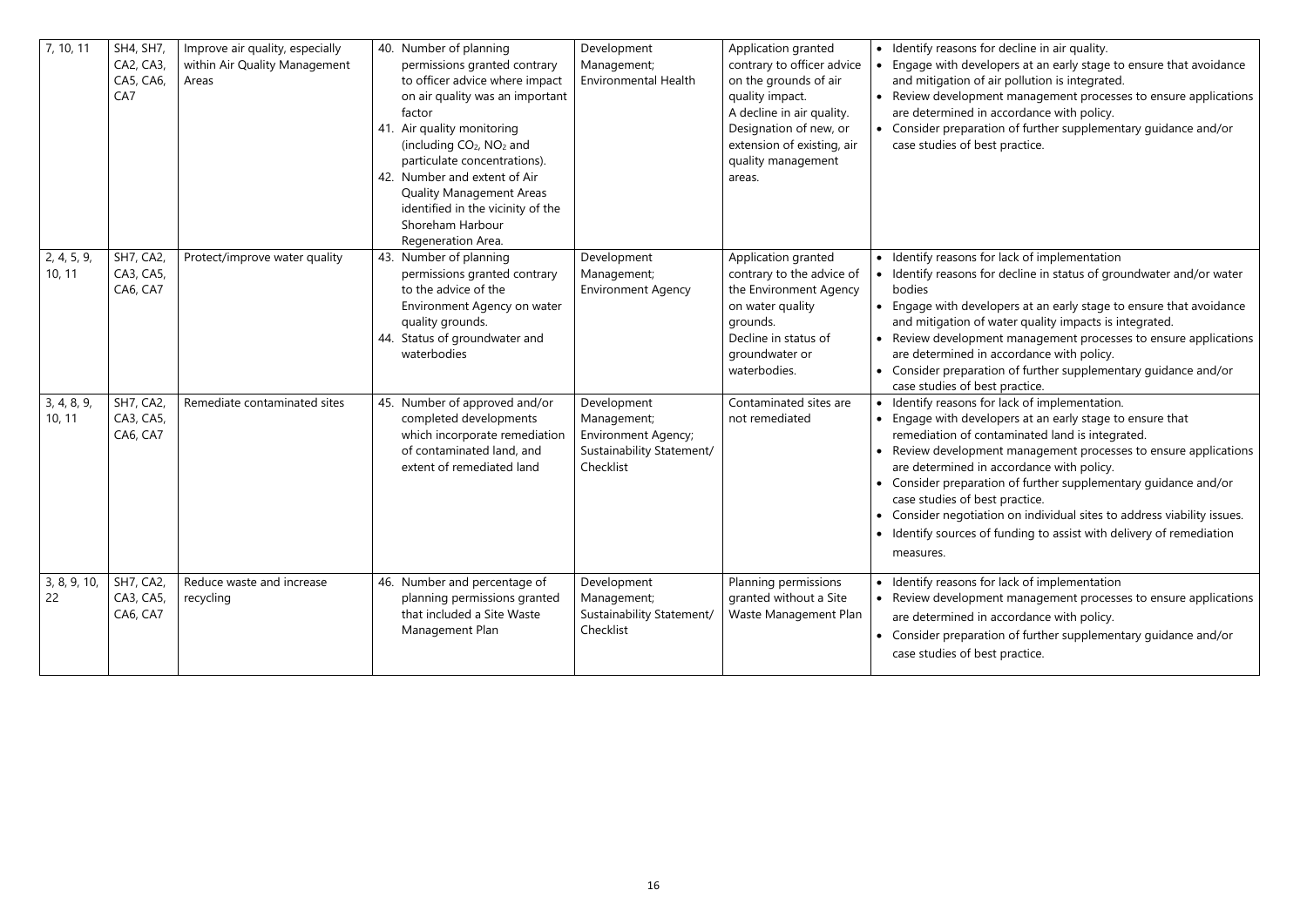- For lack of implementation.
- lopers at an early stage to ensure that provision ntegrated.
- ent management processes to ensure applications accordance with policy.
- tion of further supplementary guidance and/or est practice.
- tion on individual sites to address viability issues.
- If funding to assist with delivery of public open

Ior lack of implementation.

- lopers at an early stage to ensure that public ont is integrated.
- ent management processes to ensure applications accordance with policy.
- tion of further supplementary guidance and/or est practice.
- tion on individual sites to address viability issues.
- If funding to assist with delivery of public access

For lack of implementation.

- or upholding of appeal.
- elopers at an early stage to ensure that high ing and urban design are integrated.
- ent management processes to ensure applications accordance with policy.
- tion of further supplementary guidance and/or est practice.

for lack of implementation.

- lopers at an early stage to ensure that provision egrated.
- ent management processes to ensure applications accordance with policy.
- tion of further supplementary guidance and/or est practice.

|                                               | <b>Objective 8: Recreation and leisure</b>             |                                                                    |                                                                                                                                                                                                                                                                                                                                                                         |                                     |                                                                                                                                                                                                                               |                                                                                                                                                                                                                                                    |
|-----------------------------------------------|--------------------------------------------------------|--------------------------------------------------------------------|-------------------------------------------------------------------------------------------------------------------------------------------------------------------------------------------------------------------------------------------------------------------------------------------------------------------------------------------------------------------------|-------------------------------------|-------------------------------------------------------------------------------------------------------------------------------------------------------------------------------------------------------------------------------|----------------------------------------------------------------------------------------------------------------------------------------------------------------------------------------------------------------------------------------------------|
| 3, 4, 5, 6,<br>7, 10, 11,<br>16, 19, 20       | <b>SH7, SH8,</b><br>CA2, CA3,<br>CA4, CA5,<br>CA6, CA7 | Increase provision of public open<br>space                         | 47. Amount of public open space<br>lost to development<br>48. Amount of public open space<br>created                                                                                                                                                                                                                                                                    | Development<br>Management;<br>Parks | Loss of public open<br>space to development.<br>No provision of new<br>public open space                                                                                                                                      | Identify reasons fo<br>$\bullet$<br>Engage with deve<br>$\bullet$<br>of open space is in<br>Review developm<br>$\bullet$<br>are determined in<br>Consider preparat<br>case studies of be<br>Consider negotiat<br>٠<br>Identify sources o<br>space. |
| 3, 4, 5, 6,<br>7, 9, 10,<br>11, 16, 19,<br>20 | <b>SH7, SH8,</b><br>CA2, CA3,<br>CA4, CA5,<br>CA6, CA7 | Improve public access to<br>waterfront                             | 49. Number and type of<br>improvements delivered                                                                                                                                                                                                                                                                                                                        | Development<br>management           | No improvement in<br>access to waterfront                                                                                                                                                                                     | Identify reasons fo<br>Engage with deve<br>$\bullet$<br>access to waterfro<br>Review developm<br>$\bullet$<br>are determined in<br>Consider preparat<br>case studies of be<br>Consider negotiat<br>Identify sources o<br>to waterfront.            |
|                                               |                                                        | Objective 9: Place making and design quality                       |                                                                                                                                                                                                                                                                                                                                                                         |                                     |                                                                                                                                                                                                                               |                                                                                                                                                                                                                                                    |
| 5, 7, 10,<br>11, 12, 14,<br>16, 17, 19,<br>20 | <b>SH9, CA2,</b><br>CA3, CA5,<br>CA6, CA7              | Deliver high standard of urban<br>design, place making and amenity | 50. Number and percentage of<br>approved and/or completed<br>developments subject to<br>design review.<br>51. Number of planning appeals<br>dismissed where urban design,<br>place making and/or amenity<br>are principal reason(s) for<br>refusal.<br>52. Number of design awards<br>nominated and won by<br>developments in the Shoreham<br>Harbour Regeneration Area | Development<br>Management           | Major development<br>approved and/or<br>completed that has not<br>been subject to design<br>review.<br>Planning appeal upheld<br>where urban design,<br>place making and/or<br>amenity are principal<br>reason(s) for refusal | Identify reasons fo<br>$\bullet$<br>Identify reasons fo<br>$\bullet$<br>Engage with deve<br>quality place maki<br>• Review developm<br>are determined in<br>Consider preparat<br>$\bullet$<br>case studies of be                                   |
| 5, 11, 16,<br>19, 20                          | <b>SH9, CA2,</b><br>CA3, CA4,<br>CA5, CA6,<br>CA7      | Deliver new public art                                             | 53. Number of public art schemes<br>delivered as part of new<br>development                                                                                                                                                                                                                                                                                             | Development<br>Management           | No new public art<br>schemes delivered                                                                                                                                                                                        | Identify reasons fo<br>$\bullet$<br>Engage with deve<br>of public art is inte<br>Review developm<br>$\bullet$<br>are determined in<br>Consider preparat<br>$\bullet$<br>case studies of be                                                         |